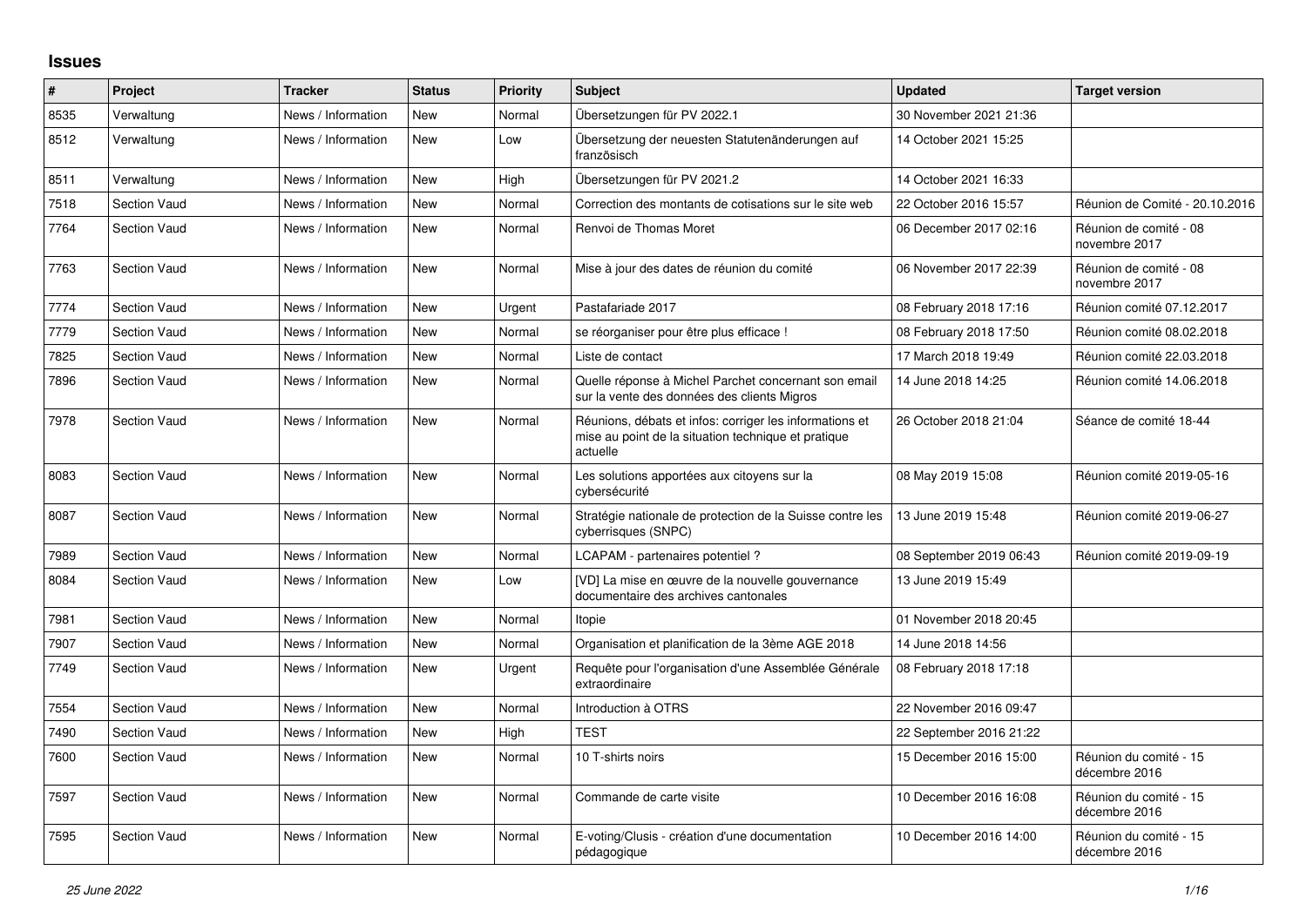| #    | <b>Project</b>         | <b>Tracker</b>      | <b>Status</b>     | <b>Priority</b> | Subject                                                                             | <b>Updated</b>          | <b>Target version</b>              |
|------|------------------------|---------------------|-------------------|-----------------|-------------------------------------------------------------------------------------|-------------------------|------------------------------------|
| 8358 | Finanzen               | Bug / Feature       | New               | Normal          | Berechnung Rechnungsbeträge überprüfen (PPAG)                                       | 15 November 2019 21:25  |                                    |
| 8553 | Digitale Infrastruktur | Bug / Feature       | Needs<br>Feedback | Urgent          | Newsletterversand Members-CiviCRM<br>hängt/unzureichende Zustellquote               | 03 April 2022 23:06     |                                    |
| 8552 | Digitale Infrastruktur | Bug / Feature       | New               | High            | Überprüfung Newsletterformular DE An/Abmeldung                                      | 24 March 2022 11:32     |                                    |
| 8545 | Digitale Infrastruktur | Bug / Feature       | Done              | Normal          | Überprüfung Funktionalität Mitglieder-Kontaktformular<br>FR                         | 03 April 2022 23:04     |                                    |
| 8536 | Digitale Infrastruktur | Bug / Feature       | New               | Normal          | CiviCRM: Payment method hinzufügen geht nicht                                       | 25 January 2022 20:32   |                                    |
| 8529 | Digitale Infrastruktur | Bug / Feature       | Needs Work        | Normal          | <b>Installation Mailtrain</b>                                                       | 14 December 2021 15:58  |                                    |
| 8489 | Digitale Infrastruktur | Bug / Feature       | Needs<br>Feedback | Normal          | Zahlungs API                                                                        | 10 February 2022 16:50  |                                    |
| 8396 | Digitale Infrastruktur | Bug / Feature       | Needs<br>Feedback | Low             | Alte Redmine Projekte nicht mehr im Archiv aufgelistet                              | 12 February 2020 02:04  |                                    |
| 8260 | Digitale Infrastruktur | Bug / Feature       | <b>New</b>        | Normal          | Update PPS Website auf neues Theme                                                  | 01 October 2019 19:17   |                                    |
| 8045 | Digitale Infrastruktur | Bug / Feature       | New               | Urgent          | ZipCode sowie Abesenden der Anmeldung im Discourse<br>mit 500 internal Fehler       | 19 December 2019 01:51  |                                    |
| 7833 | Digitale Infrastruktur | Bug / Feature       | Needs<br>Feedback | High            | Agenda der Website zeigt Termine nicht an & teilweise<br>mit schlechter Darstellung | 29 March 2018 12:32     |                                    |
| 7761 | Digitale Infrastruktur | Bug / Feature       | Needs Work        | High            | OTRS überlebt Neustarts des Containers nicht                                        | 19 December 2019 01:49  |                                    |
| 8356 | Vorstand - Comité PPS  | Information / Varia | New               | Normal          | Überarbeitung Versammlungs- und<br>Abstimmungsreglement                             | 13 November 2019 20:36  | Vorstandssitzung 2019 11 11        |
| 8426 | Vorstand - Comité PPS  | Information / Varia | <b>New</b>        | Urgent          | Ablösung Civi Crm als Mitgliederverwaltung                                          | 20 July 2020 20:22      | Vorstandssitzung vom<br>08.06.2020 |
| 8558 | Vorstand - Comité PPS  | Information / Varia | <b>New</b>        | Normal          | Unterschriftenbogen für Initiative Service Citoyen                                  | 12 May 2022 12:22       |                                    |
| 8419 | Vorstand - Comité PPS  | Information / Varia | <b>New</b>        | Normal          | Sekretariat der PPS                                                                 | 29 October 2020 22:45   | Vorstandssitzung 2020 03 16        |
| 5828 | Stadtsektion Zürich    | Information / Varia | New               | Normal          | Winteraktivitäten                                                                   | 17 September 2013 09:49 |                                    |
| 5827 | Stadtsektion Zürich    | Information / Varia | New               | Normal          | Idee Präsentation der Zürcher Piraten                                               | 17 September 2013 09:48 |                                    |
| 5825 | Stadtsektion Zürich    | Information / Varia | New               | Normal          | Feedback                                                                            | 17 September 2013 09:44 |                                    |
| 5823 | Stadtsektion Zürich    | Information / Varia | New               | Normal          | Chatiquette                                                                         | 17 September 2013 09:39 |                                    |
| 5822 | Stadtsektion Zürich    | Information / Varia | <b>New</b>        | Normal          | Forum: Nicht Mitglieder                                                             | 17 September 2013 09:36 |                                    |
| 5661 | Stadtsektion Zürich    | Information / Varia | New               | Normal          | Organisation PV                                                                     | 12 August 2013 20:24    |                                    |
| 5321 | Stadtsektion Zürich    | Information / Varia | New               | Normal          | Treffen mit Philipp Meier                                                           | 31 May 2013 15:56       |                                    |
| 5866 | Stadtsektion Zürich    | Information / Varia | New               | Normal          | Budget 2014                                                                         | 03 October 2013 21:07   | Sitzung 03.10.2013                 |
| 5865 | Stadtsektion Zürich    | Information / Varia | New               | Normal          | PV Gemeinderatswahlen anfangs November                                              | 03 October 2013 20:13   | Sitzung 03.10.2013                 |
| 5569 | Stadtsektion Bern      | Information / Varia | New               | Normal          | SSL / TLS Unterstützung                                                             | 21 July 2013 21:37      |                                    |
| 4730 | Stadtsektion Bern      | Information / Varia | New               | High            | Dukumente hochladen                                                                 | 03 March 2013 21:50     |                                    |
| 8072 | Sektion Zürich         | Information / Varia | Tabled            | Normal          | Listenverbindung PPZH Nationalratswahlen 2019                                       | 28 May 2019 21:31       | Vorstandsitzung 2019-1             |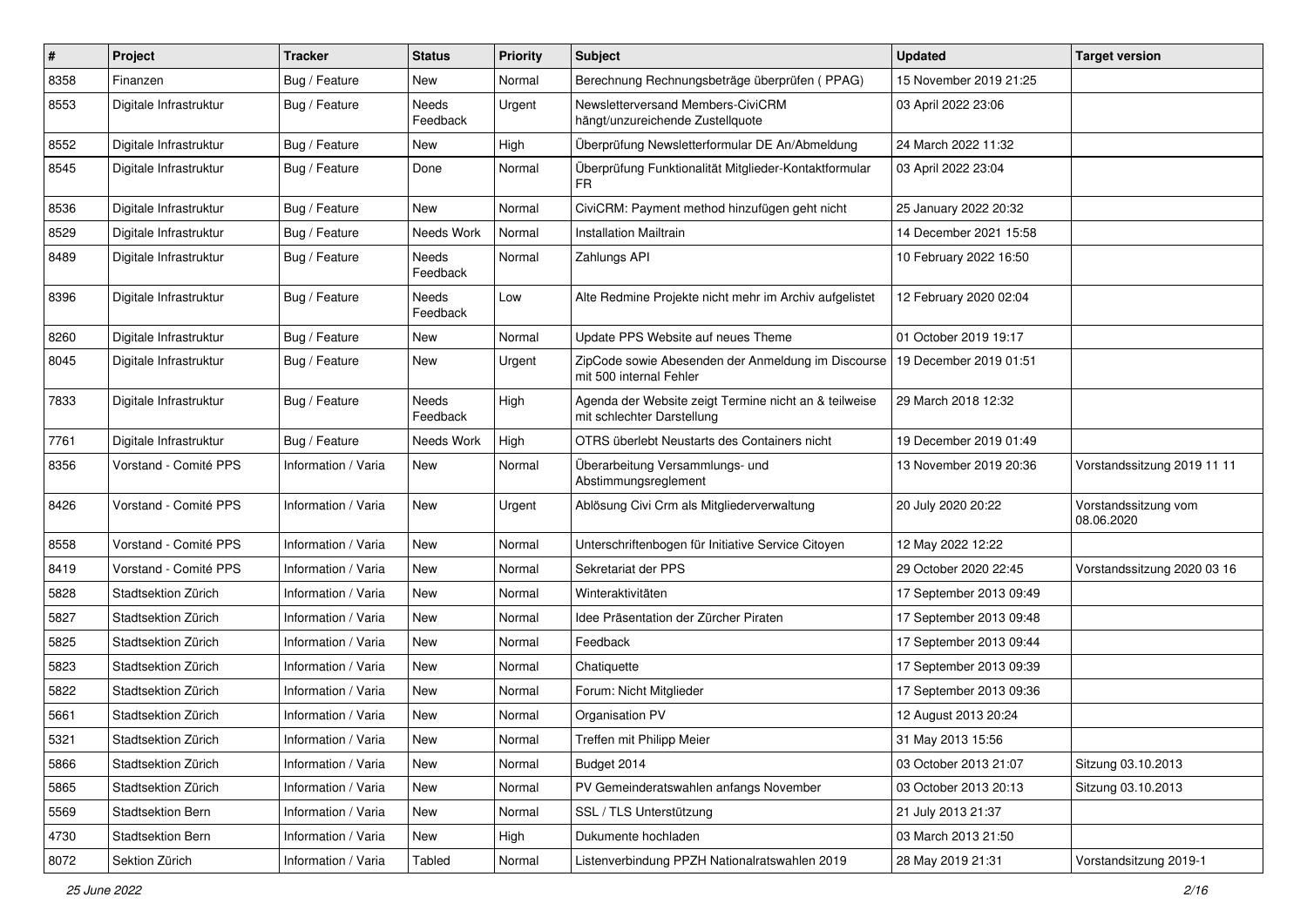| $\pmb{\#}$ | Project                                   | <b>Tracker</b>      | <b>Status</b>        | <b>Priority</b> | <b>Subject</b>                                                                                                                              | <b>Updated</b>          | <b>Target version</b>                |
|------------|-------------------------------------------|---------------------|----------------------|-----------------|---------------------------------------------------------------------------------------------------------------------------------------------|-------------------------|--------------------------------------|
| 7304       | Sektion Zürich                            | Information / Varia | New                  | Normal          | Koordinations- & Kommunikationstool für Vorstand und<br>Aktive                                                                              | 18 April 2019 11:03     | Vorstandsitzung 2019-1               |
| 8086       | Sektion Zürich                            | Information / Varia | <b>New</b>           | Normal          | Werbemittel Nationalratswahlen                                                                                                              | 16 May 2019 15:12       |                                      |
| 6520       | Sektion Wallis / section<br>valaisan      | Information / Varia | Tabled               | Normal          | Assemblée constituante                                                                                                                      | 23 July 2015 16:03      |                                      |
| 5050       | Sektion Wallis / section<br>valaisan      | Information / Varia | Needs Work           | Normal          | Wiki: Wahlsysteme                                                                                                                           | 20 August 2017 08:57    | GV2017                               |
| 6457       | Sektion St. Gallen und beide<br>Appenzell | Information / Varia | Tabled               | Normal          | Piratengrillen                                                                                                                              | 30 July 2014 16:21      |                                      |
| 5035       | Sektion beider Basel                      | Information / Varia | <b>New</b>           | Normal          | Kontakte Journalisten                                                                                                                       | 09 July 2016 09:33      |                                      |
| 7160       | <b>Section Vaud</b>                       | Information / Varia | Tabled               | Normal          | Retour sur la réunion e débriefing de la RTS -<br>Campagne EF2016                                                                           | 03 August 2019 09:47    | Réunion de comité - 28 avril<br>2016 |
| 7829       | Section Vaud                              | Information / Varia | <b>New</b>           | Normal          | Revoir la nomenclature des "versions cibles"                                                                                                | 19 March 2018 16:11     | Réunion comité 22.03.2018            |
| 8315       | <b>Section Vaud</b>                       | Information / Varia | <b>New</b>           | Normal          | Formation sur le fonctionnement parlementaire                                                                                               | 12 September 2019 15:39 | Réunion comité 2019-09-19            |
| 8314       | Section Vaud                              | Information / Varia | <b>New</b>           | Normal          | Initiative cantonale demandant la protection de l'intégrité<br>personnelle numérique                                                        | 12 September 2019 15:14 | Réunion comité 2019-09-19            |
| 8095       | <b>Section Vaud</b>                       | Information / Varia | <b>New</b>           | Normal          | Demande d'aide pour une récolte de fonds nationale                                                                                          | 28 May 2019 06:12       |                                      |
| 7529       | Section Vaud                              | Information / Varia | <b>New</b>           | Normal          | Pourquoi DMSF réduit toutes les images.                                                                                                     | 05 November 2016 00:11  |                                      |
| 6729       | Section Genève                            | Information / Varia | <b>New</b>           | Normal          | Préparation référendum LRens/LSCPT                                                                                                          | 25 March 2015 15:52     | Prochain Comité                      |
| 6675       | Section Genève                            | Information / Varia | <b>New</b>           | Normal          | éVote : Demande de borne au sein des locaux de vote                                                                                         | 09 April 2015 20:10     | Prochain Comité                      |
| 5883       | Section Genève                            | Information / Varia | <b>New</b>           | Normal          | Poste à pourvoir au comité : Comptable                                                                                                      | 10 October 2013 17:43   | Prochaine AG                         |
| 8471       | Press and Public Relations                | Information / Varia | <b>New</b>           | Normal          | Wiki Updates                                                                                                                                | 28 March 2021 00:34     |                                      |
| 6380       | Pirate Party Policy                       | Information / Varia | <b>New</b>           | Normal          | PAD - Consulation LSI - Vernaemlassung ISG                                                                                                  | 22 April 2014 12:13     |                                      |
| 6379       | <b>Pirate Party Policy</b>                | Information / Varia | New                  | Normal          | Refenz material - Documentation de reference - Reading<br>Material                                                                          | 22 April 2014 12:11     |                                      |
| 6245       | <b>Pirate Party Policy</b>                | Information / Varia | <b>New</b>           | Normal          | Reading material review                                                                                                                     | 05 March 2014 15:05     |                                      |
| 6240       | <b>Pirate Party Policy</b>                | Information / Varia | New                  | Normal          | Reading material review                                                                                                                     | 05 March 2014 14:41     |                                      |
| 6239       | <b>Pirate Party Policy</b>                | Information / Varia | New                  | Normal          | Consultation - Modification du code civil (CC; Droit de<br>1'adoption) / Vernehmlassung - Änderung des<br>Zivilgesetzbuches (ZGB; Adoption) | 05 March 2014 14:44     |                                      |
| 6207       | <b>Pirate Party Policy</b>                | Information / Varia | New                  | Normal          | Reading material review                                                                                                                     | 04 March 2014 13:53     |                                      |
| 6202       | <b>Pirate Party Policy</b>                | Information / Varia | New                  | Normal          | Reading material review                                                                                                                     | 04 March 2014 13:21     |                                      |
| 6178       | Pirate Party Policy                       | Information / Varia | Offen /<br>Incertain | Normal          | review april 2014                                                                                                                           | 04 March 2014 11:33     |                                      |
| 5339       | Pirate Party Policy                       | Information / Varia | New                  | Normal          | Compilation des prises de position                                                                                                          | 06 June 2013 17:16      |                                      |
| 4942       | Pirate Party Policy                       | Information / Varia | New                  | Normal          | Provide an outline, and approach for the development of<br>the position paper                                                               | 30 September 2013 19:23 |                                      |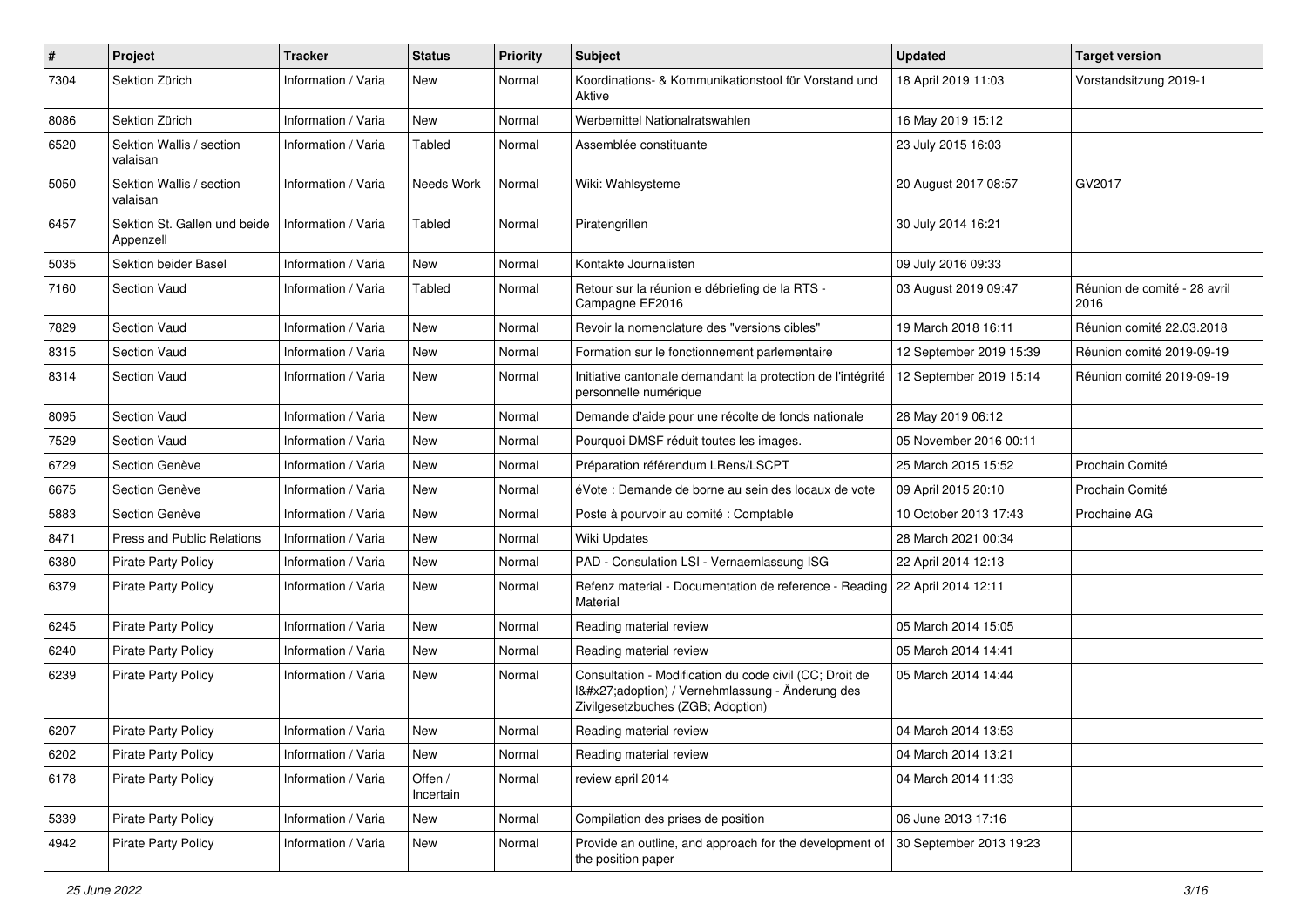| $\#$ | Project                          | <b>Tracker</b>      | <b>Status</b> | <b>Priority</b> | <b>Subject</b>                                                                                                                           | <b>Updated</b>          | <b>Target version</b>       |
|------|----------------------------------|---------------------|---------------|-----------------|------------------------------------------------------------------------------------------------------------------------------------------|-------------------------|-----------------------------|
| 5570 | <b>Bezirkssektion Winterthur</b> | Information / Varia | New           | Normal          | SSL / TLS Unterstützung                                                                                                                  | 21 July 2013 21:47      |                             |
| 7852 | Verwaltung                       | Creation            | <b>New</b>    | Normal          | Anleitung Members CiviCRM für Vorstände und PPVs<br>anpassen, ergänzen und übersetzen.                                                   | 12 December 2018 19:41  |                             |
| 7987 | Vorstand - Comité PPS            | Task / Tâche        | Done          | Normal          | Kommunikationskonzept                                                                                                                    | 03 February 2020 19:12  | Vorstandssitzung 2019 05 27 |
| 8117 | Vorstand - Comité PPS            | Task / Tâche        | New           | Normal          | Procédure de communication entre les membres du<br>comité du PPS // Kommunikationsverfahren zwischen<br>den Mitgliedern des PPS-Vorstand | 14 October 2019 19:26   | Vorstandssitzung 2019 06 24 |
| 8195 | Vorstand - Comité PPS            | Task / Tâche        | New           | Normal          | Bestimmung von Dossier- und Themenverantwortlichen<br>Désignation des responsables de dossiers et de sujets                              | 08 July 2019 08:37      | Vorstandssitzung 2019 07 08 |
| 8351 | Vorstand - Comité PPS            | Task / Tâche        | Done          | Normal          | Newsletter                                                                                                                               | 25 May 2020 19:24       | Vorstandssitzung 2019 11 25 |
| 8385 | Vorstand - Comité PPS            | Task / Tâche        | New           | Normal          | Strategie oder Massnahmenplan für Mitgliederwerbung                                                                                      | 09 December 2019 20:33  | PPS Meeting 09.12.2019      |
| 8381 | Vorstand - Comité PPS            | Task / Tâche        | New           | Normal          | Notiz/Eintrag von Berechtigungen für Mitgleider im<br><b>Members</b>                                                                     | 08 December 2019 10:30  | PPS Meeting 09.12.2019      |
| 8547 | Vorstand - Comité PPS            | Task / Tâche        | New           | Normal          | Budget für die NR Wahlen                                                                                                                 | 15 March 2022 21:14     |                             |
| 8467 | Vorstand - Comité PPS            | Task / Tâche        | Done          | Urgent          | Vernehmlassung zum Bundesgesetz über den Einsatz<br>elektronischer Mittel zur Erfüllung von<br>Behördenaufgaben                          | 25 March 2021 22:38     |                             |
| 8444 | Vorstand - Comité PPS            | Task / Tâche        | Needs Work    | High            | Fehlende Mitgliederbeiträge für die Sektion PPBB                                                                                         | 29 October 2020 16:58   |                             |
| 8354 | Vorstand - Comité PPS            | Task / Tâche        | New           | Normal          | Also for Italian/Tessin                                                                                                                  | 29 October 2019 10:57   |                             |
| 8337 | Vorstand - Comité PPS            | Task / Tâche        | New           | Normal          | Änderung Begrüssung Neu Mitglieder                                                                                                       | 24 October 2019 07:05   |                             |
| 8334 | Vorstand - Comité PPS            | Task / Tâche        | <b>New</b>    | Normal          | Übersetzung Positionspapiere                                                                                                             | 30 September 2019 20:29 |                             |
| 8255 | Vorstand - Comité PPS            | Task / Tâche        | New           | Normal          | Überarbeitung des Piraten Quiz                                                                                                           | 21 August 2019 20:50    |                             |
| 8024 | Vorstand - Comité PPS            | Task / Tâche        | Needs Work    | Low             | Verantwortliche & Zugriffsrechte                                                                                                         | 01 October 2020 23:07   |                             |
| 7999 | Verwaltung                       | Task / Tâche        | New           | Normal          | Neuer Willkommens-Text nach Aufnahme als Mitglied                                                                                        | 01 October 2020 23:09   |                             |
| 7997 | Verwaltung                       | Task / Tâche        | New           | Normal          | Online Anmeldung Mitglied                                                                                                                | 01 October 2020 23:12   |                             |
| 6015 | Stadtsektion Zürich              | Task / Tâche        | New           | Normal          | Stellungsnahme zu Teilrevision BZO                                                                                                       | 04 December 2013 11:14  |                             |
| 5832 | Stadtsektion Zürich              | Task / Tâche        | New           | Normal          | Meet the Pirates, Stammtisch Upgrade                                                                                                     | 17 September 2013 10:06 |                             |
| 5831 | Stadtsektion Zürich              | Task / Tâche        | New           | Normal          | Festlegen Vorstand Sitzungen PP Züri                                                                                                     | 17 September 2013 09:51 |                             |
| 5830 | Stadtsektion Zürich              | Task / Tâche        | New           | Normal          | PP Patente                                                                                                                               | 17 September 2013 09:51 |                             |
| 5829 | Stadtsektion Zürich              | Task / Tâche        | New           | Normal          | Who cares?                                                                                                                               | 17 September 2013 09:50 |                             |
| 5664 | Stadtsektion Zürich              | Task / Tâche        | New           | Normal          | Forum Stadt-Zürich beantragen                                                                                                            | 07 August 2013 21:17    |                             |
| 5702 | Stadtsektion Zürich              | Task / Tâche        | New           | High            | Standaktionen koordinieren                                                                                                               | 03 October 2013 20:56   | Sitzung 03.10.2013          |
| 5293 | Stadtsektion Zürich              | Task / Tâche        | New           | Normal          | Lokation nächste fliegende Stammtische festlegen und<br>kommunizieren                                                                    | 27 May 2013 18:59       | Stammtisch 27.05.2013       |
| 5291 | Stadtsektion Zürich              | Task / Tâche        | Done          | Normal          | Festlegen von Terminen für die PV                                                                                                        | 03 October 2013 20:15   | Stammtisch 27.05.2013       |
| 6778 | Sektion Zürich                   | Task / Tâche        | New           | Normal          | Wahlkampf-Wissen im Wiki festhalten                                                                                                      | 22 April 2015 18:29     | Vorstandssitzung 2015-04-22 |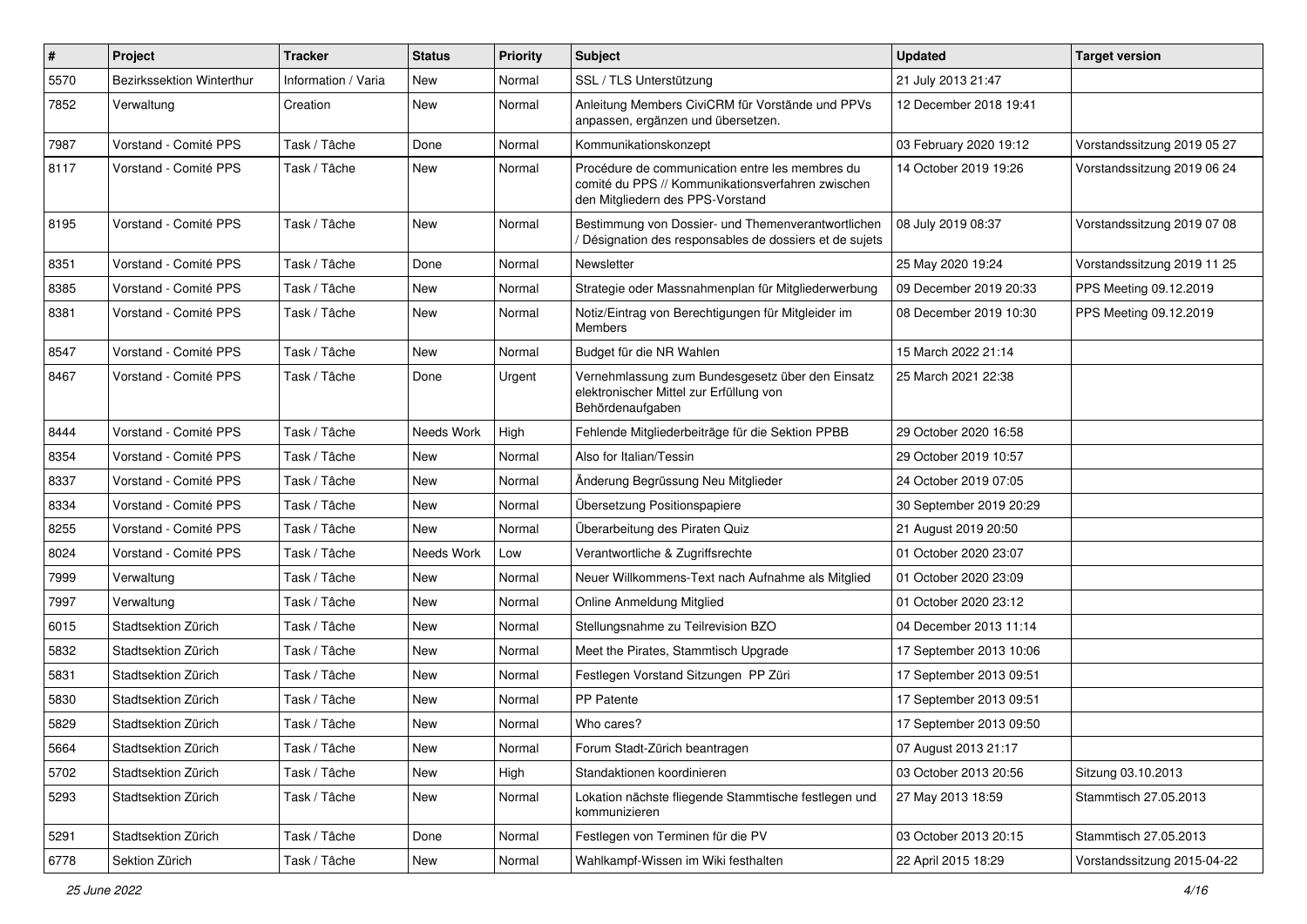| $\pmb{\#}$ | Project                              | <b>Tracker</b> | <b>Status</b>     | <b>Priority</b> | <b>Subject</b>                                                    | <b>Updated</b>          | <b>Target version</b>                                         |
|------------|--------------------------------------|----------------|-------------------|-----------------|-------------------------------------------------------------------|-------------------------|---------------------------------------------------------------|
| 6850       | Sektion Zürich                       | Task / Tâche   | New               | Normal          | Fundraising                                                       | 27 August 2015 18:40    | Vorstandssitzung 2015-08-27                                   |
| 8063       | Sektion Zürich                       | Task / Tâche   | <b>New</b>        | Normal          | Vorbereitungen Aufstellungsversammlung                            | 18 April 2019 17:41     | Vorstandsitzung 2019-1                                        |
| 8061       | Sektion Zürich                       | Task / Tâche   | New               | Normal          | Kontovollmachten geregelt kriegen                                 | 02 April 2019 18:15     | Vorstandsitzung 2019-1                                        |
| 8060       | Sektion Zürich                       | Task / Tâche   | New               | High            | Mitglieder und andere potenzielle Kandidaten<br>durchtelefonieren | 03 April 2019 15:17     | Vorstandsitzung 2019-1                                        |
| 8059       | Sektion Zürich                       | Task / Tâche   | <b>New</b>        | Normal          | Wahlprogramm 2019                                                 | 14 May 2019 15:33       | Vorstandsitzung 2019-1                                        |
| 7516       | Sektion Zürich                       | Task / Tâche   | New               | Normal          | Kalender abonnieren auf Website fixen                             | 02 April 2019 18:11     | Vorstandsitzung 2019-1                                        |
| 6854       | Sektion Zürich                       | Task / Tâche   | New               | Normal          | Website                                                           | 07 April 2019 07:36     | Vorstandsitzung 2019-1                                        |
| 8079       | Sektion Zürich                       | Task / Tâche   | New               | Normal          | Fotograf buchen                                                   | 04 May 2019 19:52       |                                                               |
| 8078       | Sektion Zürich                       | Task / Tâche   | <b>New</b>        | Normal          | Überblick über Dorf-, Quartier-, Regionalzeitungen                | 04 May 2019 19:52       |                                                               |
| 8077       | Sektion Zürich                       | Task / Tâche   | New               | Normal          | Mitglieder-Postversand                                            | 03 May 2019 09:01       |                                                               |
| 8058       | Sektion Zürich                       | Task / Tâche   | Needs Work        | Normal          | Neue Statuten auf Website publizieren                             | 02 April 2019 14:38     |                                                               |
| 7321       | Sektion Zürich                       | Task / Tâche   | <b>New</b>        | Normal          | Auswertung Mitgliederversand                                      | 11 October 2016 17:11   |                                                               |
| 6597       | Sektion Zürich                       | Task / Tâche   | Needs Work        | Normal          | Wegen Gratis-Plakatstellen anfragen                               | 04 May 2019 19:49       |                                                               |
| 5915       | Sektion Zürich                       | Task / Tâche   | <b>New</b>        | Normal          | Positionspapier «Laizismus»                                       | 06 November 2014 18:48  |                                                               |
| 7089       | Sektion Wallis / section<br>valaisan | Task / Tâche   | Done              | Normal          | Anfragen an Standesämtern                                         | 02 March 2016 09:56     |                                                               |
| 5400       | Sektion Wallis / section<br>valaisan | Task / Tâche   | Needs<br>Feedback | Normal          | Dienststelle für Datenschutz und Öffentlichkeitsprinzip           | 20 April 2017 17:36     |                                                               |
| 5275       | Sektion Wallis / section<br>valaisan | Task / Tâche   | Done              | Normal          | Stellungnahme zum Schulgesetz                                     | 20 August 2017 08:57    |                                                               |
| 4893       | Sektion Wallis / section<br>valaisan | Task / Tâche   | Done              | Normal          | Pflichtenheft Vorstand (2)                                        | 13 December 2014 10:14  |                                                               |
| 4639       | Sektion Wallis / section<br>valaisan | Task / Tâche   | Needs Work        | Normal          | pi-Vote Sektionsabstimmungen                                      | 07 July 2014 20:30      |                                                               |
| 4615       | Sektion Wallis / section<br>valaisan | Task / Tâche   | Needs Work        | Normal          | Stv. Schatzmeister                                                | 03 September 2014 19:58 |                                                               |
| 6311       | Sektion Wallis / section<br>valaisan | Task / Tâche   | Needs<br>Feedback | Normal          | Videoüberachung Brig: Umstellung der Webseite                     | 20 August 2017 08:55    | Existierende/Funktionierende<br>Datenschutz- und GIDA Behörde |
| 6021       | Sektion Wallis / section<br>valaisan | Task / Tâche   | Needs<br>Feedback | Normal          | Amtsblatt Wallis: Öffentlich und Gratis                           | 20 August 2017 08:34    | Existierende/Funktionierende<br>Datenschutz- und GIDA Behörde |
| 4067       | Sektion Wallis / section<br>valaisan | Task / Tâche   | Needs<br>Feedback | Normal          | Wildtierkameras im Wallis                                         | 20 August 2017 08:33    | Existierende/Funktionierende<br>Datenschutz- und GIDA Behörde |
| 7739       | Sektion Wallis / section<br>valaisan | Task / Tâche   | New               | Normal          | GV2017                                                            | 20 August 2017 09:00    | GV2017                                                        |
| 6487       | Sektion Wallis / section<br>valaisan | Task / Tâche   | New               | Normal          | Sektionsdateien Lagerung                                          | 20 August 2017 08:55    | GV2017                                                        |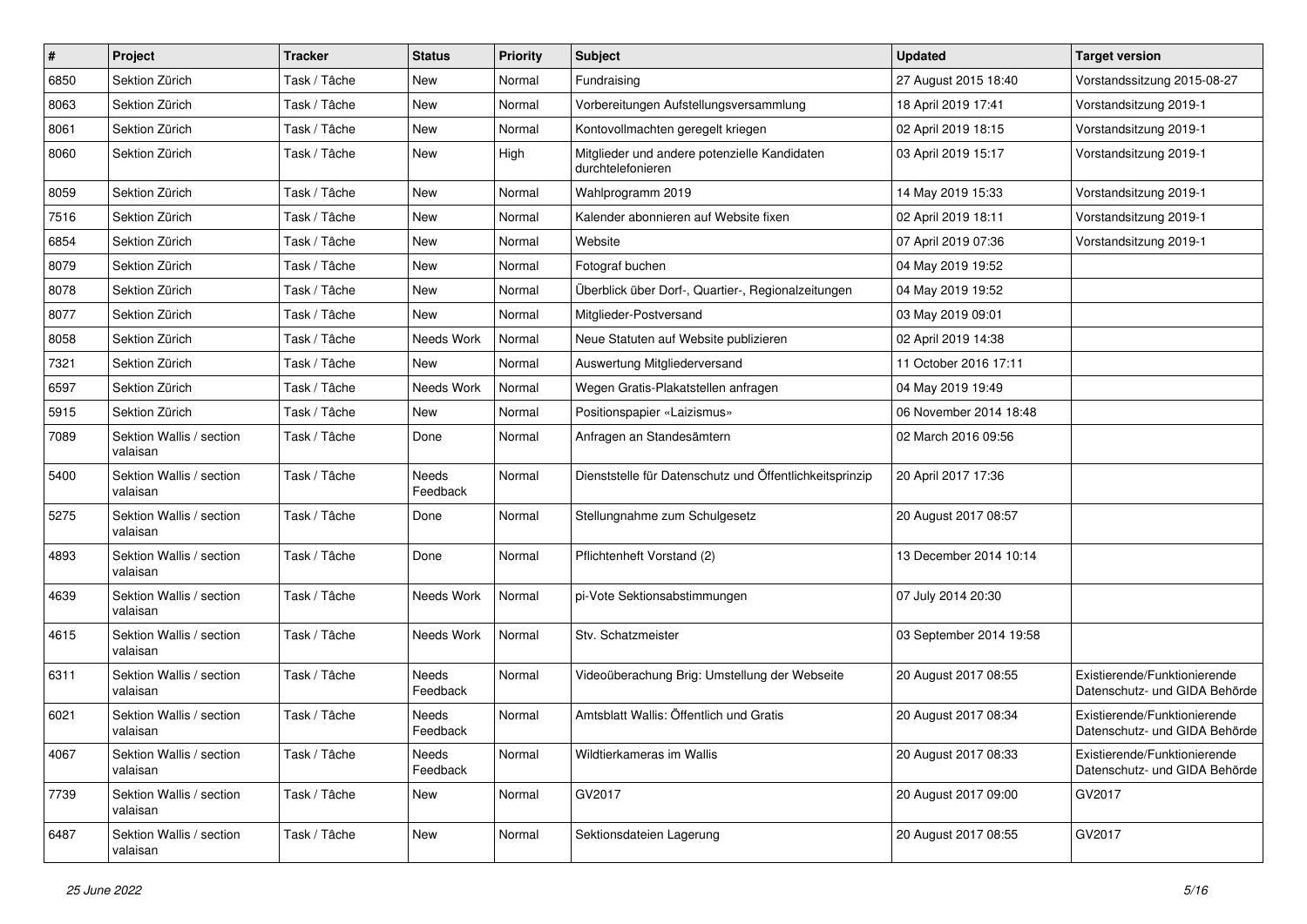| $\#$ | Project                                   | <b>Tracker</b> | <b>Status</b>            | <b>Priority</b> | <b>Subject</b>                                                                                    | <b>Updated</b>          | <b>Target version</b>               |
|------|-------------------------------------------|----------------|--------------------------|-----------------|---------------------------------------------------------------------------------------------------|-------------------------|-------------------------------------|
| 6120 | Sektion Wallis / section<br>valaisan      | Task / Tâche   | New                      | Normal          | Website Optimierung                                                                               | 20 August 2017 08:32    | GV2017                              |
| 5873 | Sektion Wallis / section<br>valaisan      | Task / Tâche   | Tabled                   | Normal          | Pi-Vote Zertifikate                                                                               | 20 August 2017 08:31    | GV2017                              |
| 5870 | Sektion Wallis / section<br>valaisan      | Task / Tâche   | Needs Work               | Normal          | Opendata.admin.ch                                                                                 | 20 August 2017 08:31    | GV2017                              |
| 5444 | Sektion Wallis / section<br>valaisan      | Task / Tâche   | Needs Work               | Low             | Welcome/Austrittsmail automatisieren                                                              | 20 August 2017 08:56    | GV2017                              |
| 5430 | Sektion Wallis / section<br>valaisan      | Task / Tâche   | <b>Needs</b><br>Feedback | Normal          | Einrichtung interne Mailingliste                                                                  | 20 August 2017 08:31    | GV2017                              |
| 4729 | Sektion St. Gallen und beide<br>Appenzell | Task / Tâche   | Done                     | Normal          | SSH key für LQFB server                                                                           | 10 June 2014 19:50      |                                     |
| 4040 | Sektion St. Gallen und beide<br>Appenzell | Task / Tâche   | Needs Work               | Normal          | Tischwimpel für Stammtisch                                                                        | 10 June 2014 20:00      |                                     |
| 3251 | Sektion St. Gallen und beide<br>Appenzell | Task / Tâche   | Done                     | Low             | <b>Statistik Skript</b>                                                                           | 10 June 2014 20:06      |                                     |
| 3033 | Sektion St. Gallen und beide<br>Appenzell | Task / Tâche   | Done                     | Normal          | Liquid Feedback                                                                                   | 10 June 2014 20:10      |                                     |
| 8312 | Sektion Bern                              | Task / Tâche   | Needs Work               | Normal          | Rückzahlung des Darlehens an die PPS                                                              | 09 September 2019 21:26 |                                     |
| 8310 | Sektion Bern                              | Task / Tâche   | Needs Work               | Normal          | Wahlkampfbudget / Bezahlung Wahlkampfleiter PPS<br>und Budget                                     | 09 September 2019 21:06 |                                     |
| 6438 | Sektion Bern                              | Task / Tâche   | <b>New</b>               | High            | Probleme bei elektronischer Zählung der Stimmzettel in<br>der Stadt Bern                          | 28 May 2014 10:18       |                                     |
| 6389 | Sektion Bern                              | Task / Tâche   | New                      | High            | Datenschutz Problem BE Gemeinden                                                                  | 28 April 2014 22:11     |                                     |
| 8430 | Sektion beider Basel                      | Task / Tâche   | Needs Work               | Normal          | Lagerort und Materialbestand der PPBB                                                             | 02 October 2020 00:08   |                                     |
| 8421 | Sektion beider Basel                      | Task / Tâche   | <b>New</b>               | Normal          | Aktuelle Vernehmlassungen                                                                         | 02 October 2020 00:09   |                                     |
| 7002 | Sektion beider Basel                      | Task / Tâche   | Needs Work               | Normal          | Für ein lebendiges Basel                                                                          | 02 October 2020 00:23   |                                     |
| 7001 | Sektion beider Basel                      | Task / Tâche   | <b>New</b>               | Normal          | Online Infos/Struktur aktualisieren und überarbeiten                                              | 28 November 2015 10:44  |                                     |
| 5373 | Sektion beider Basel                      | Task / Tâche   | <b>New</b>               | Normal          | Prozess für Spender erstellen/festhalten                                                          | 12 February 2015 19:15  |                                     |
| 5104 | Sektion beider Basel                      | Task / Tâche   | New                      | Low             | Automatisierte Verfolgung der Tätigkeiten des Grossrats<br><b>Basel-Stadt</b>                     | 23 April 2015 18:59     |                                     |
| 5043 | Sektion beider Basel                      | Task / Tâche   | Needs Work               | Normal          | Aufgaben Stadtentwicklungspositionspapier                                                         | 12 February 2015 19:22  |                                     |
| 5041 | Sektion beider Basel                      | Task / Tâche   | Needs Work               | Low             | Parlaments-Daten automatisch abgreifen lassen                                                     | 23 April 2015 18:59     |                                     |
| 7236 | <b>Section Vaud</b>                       | Task / Tâche   | Done                     | Normal          | Organisation de la campagne référendaire LSCPT                                                    | 07 May 2018 12:58       | Réunion de comité - 31 mars<br>2016 |
| 7140 | Section Vaud                              | Task / Tâche   | Done                     | Normal          | Approbation et signature du PV de l'AG par les membres<br>du comité ainsi que les statuts du PPVD | 08 September 2019 06:41 | Réunion de comité - 31 mars<br>2016 |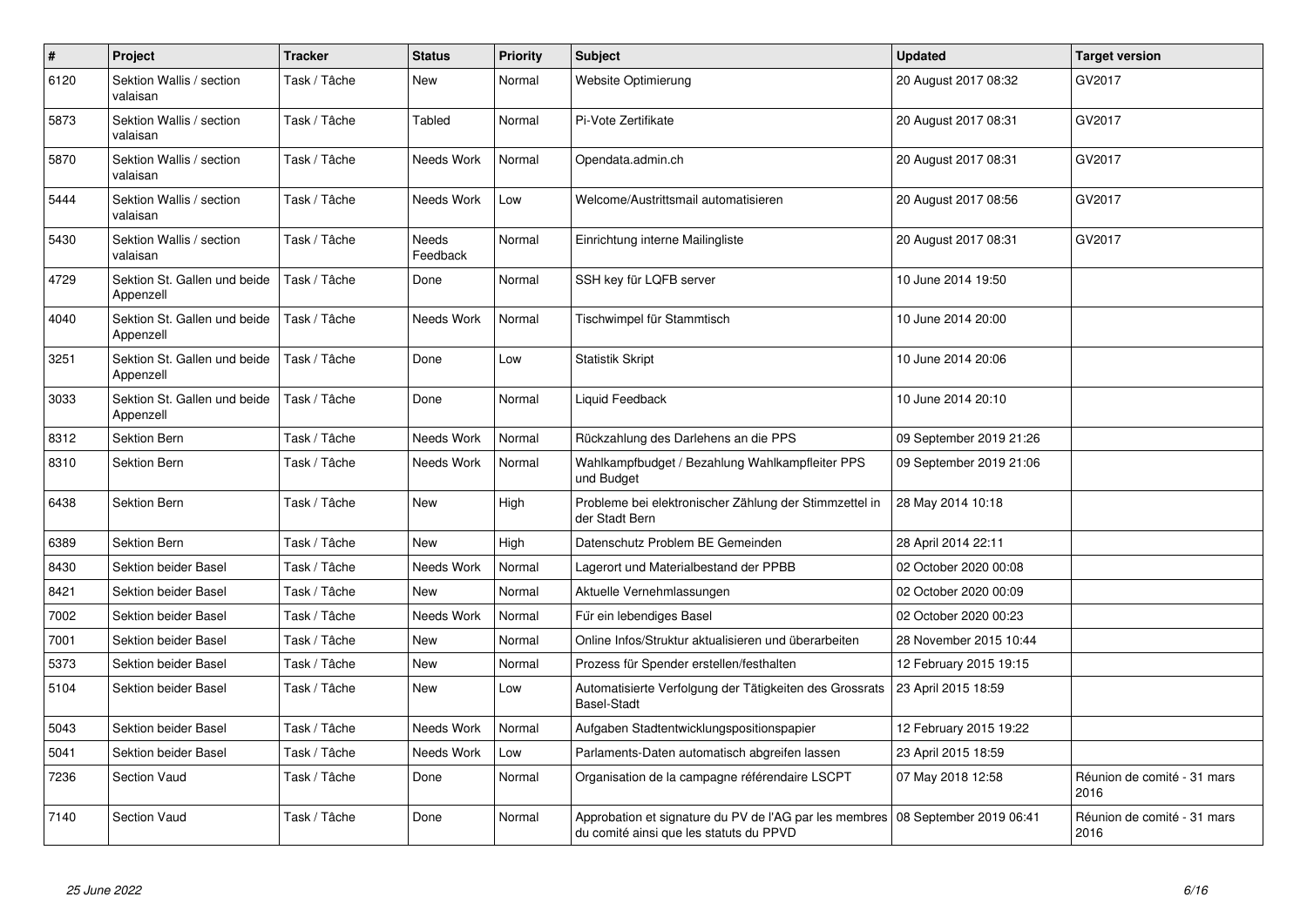| $\pmb{\#}$ | Project             | <b>Tracker</b> | <b>Status</b> | <b>Priority</b> | <b>Subject</b>                                                                           | <b>Updated</b>          | <b>Target version</b>                  |
|------------|---------------------|----------------|---------------|-----------------|------------------------------------------------------------------------------------------|-------------------------|----------------------------------------|
| 7264       | Section Vaud        | Task / Tâche   | Done          | Normal          | Tri des propositions par collectivité impactée                                           | 15 April 2016 15:30     | Réunion de comité - 14 avril<br>2016   |
| 7262       | Section Vaud        | Task / Tâche   | Done          | Normal          | Révision du programme du PPVD                                                            | 07 May 2018 13:02       | Réunion de comité - 14 avril<br>2016   |
| 7270       | Section Vaud        | Task / Tâche   | Done          | Normal          | Rédaction et diffusion de la newsletter du PPVD pour le<br>mois d'avril                  | 20 April 2016 09:19     | Réunion de comité - 28 avril<br>2016   |
| 7269       | Section Vaud        | Task / Tâche   | Done          | Normal          | Travaux sur la vision pirate du développement<br>communal                                | 07 May 2018 13:02       | Réunion de comité - 28 avril<br>2016   |
| 7195       | Section Vaud        | Task / Tâche   | Done          | Normal          | Révision de statuts du PPVD                                                              | 03 August 2019 09:48    | Réunion de comité - 28 avril<br>2016   |
| 7341       | Section Vaud        | Task / Tâche   | Done          | Urgent          | Publipostage de formulaire Iscpt                                                         | 19 April 2019 15:12     | Réunion de comité - 9 juin 2016        |
| 7363       | Section Vaud        | Task / Tâche   | New           | Normal          | Modifications des statuts pour la banque                                                 | 25 June 2016 16:55      | Réunion du comité - 2 juillet<br>2016  |
| 7381       | Section Vaud        | Task / Tâche   | <b>New</b>    | Normal          | Mise en place d'un outil de sondage                                                      | 09 July 2016 09:42      | Réunion de comité - 14 juillet<br>2016 |
| 7468       | Section Vaud        | Task / Tâche   | Done          | Normal          | Elections communales 2016 et EF 2015 - finances<br>factures ouvertes - point de sitation | 19 April 2019 15:10     | Réunion de Comité - 25.08.2016         |
| 7467       | Section Vaud        | Task / Tâche   | Done          | Normal          | Formation média                                                                          | 13 June 2019 15:54      | Réunion de Comité - 25.08.2016         |
| 7466       | Section Vaud        | Task / Tâche   | Done          | Normal          | Préparation Elections cantonales - désignation de<br>candidats - alliance - etc          | 13 June 2019 15:54      | Réunion de Comité - 25.08.2016         |
| 7462       | Section Vaud        | Task / Tâche   | Done          | Normal          | Camnpagne Référendum LRens                                                               | 16 May 2019 16:35       | Réunion de Comité - 25.08.2016         |
| 7500       | <b>Section Vaud</b> | Task / Tâche   | New           | Normal          | Création d'un programme de communication vaudois                                         | 04 October 2016 17:54   | Réunion de Comité - 6.10.2016          |
| 7499       | Section Vaud        | Task / Tâche   | New           | Normal          | Mise à jour logiciel du site web                                                         | 04 October 2016 17:50   | Réunion de Comité - 6.10.2016          |
| 7498       | <b>Section Vaud</b> | Task / Tâche   | New           | Normal          | Mise au propre du programme vaudois                                                      | 04 October 2016 17:45   | Réunion de Comité - 6.10.2016          |
| 7497       | Section Vaud        | Task / Tâche   | New           | Normal          | Mise à jour du calendrier du site web                                                    | 04 October 2016 17:42   | Réunion de Comité - 6.10.2016          |
| 7491       | Section Vaud        | Task / Tâche   | New           | Normal          | Comité de campagne élections cantonales 2017                                             | 22 September 2016 21:53 | Réunion de Comité - 6.10.2016          |
| 7463       | <b>Section Vaud</b> | Task / Tâche   | Done          | Normal          | Conférence-débats 2e partie 2016                                                         | 19 April 2019 15:11     | Réunion de Comité - 6.10.2016          |
| 7522       | Section Vaud        | Task / Tâche   | New           | Normal          | Les modalités éléctorales 2017                                                           | 22 October 2016 13:43   | Réunion de Comité - 20.10.2016         |
| 7521       | <b>Section Vaud</b> | Task / Tâche   | <b>New</b>    | Normal          | Création d'une newsletter et appel à la candidature<br>Election cantonale                | 22 October 2016 13:37   | Réunion de Comité - 20.10.2016         |
| 7505       | Section Vaud        | Task / Tâche   | New           | Normal          | Recherche de la salle pour le 8 décembre                                                 | 06 October 2016 22:17   | Réunion de Comité - 20.10.2016         |
| 7527       | Section Vaud        | Task / Tâche   | Done          | High            | Prise de possition sur le référendum vaudois sur la<br>mendicité                         | 03 August 2019 12:57    | Réunion de Comité - 3.11.2016          |
| 7828       | Section Vaud        | Task / Tâche   | New           | Normal          | Communication sur le 14 avril                                                            | 05 April 2018 16:42     | Réunion comité 05.04.2018              |
| 7863       | Section Vaud        | Task / Tâche   | New           | Normal          | Compte Twitter PPVD                                                                      | 14 April 2018 09:24     | Réunion comité 19.04.2018              |
| 7862       | Section Vaud        | Task / Tâche   | New           | Normal          | Mise à jour de la page wiki des PV                                                       | 14 April 2018 09:21     | Réunion comité 19.04.2018              |
| 7906       | Section Vaud        | Task / Tâche   | New           | Normal          | Organisation et planification de la 2ème AGE 2018                                        | 14 June 2018 14:55      | Réunion comité 14.06.2018              |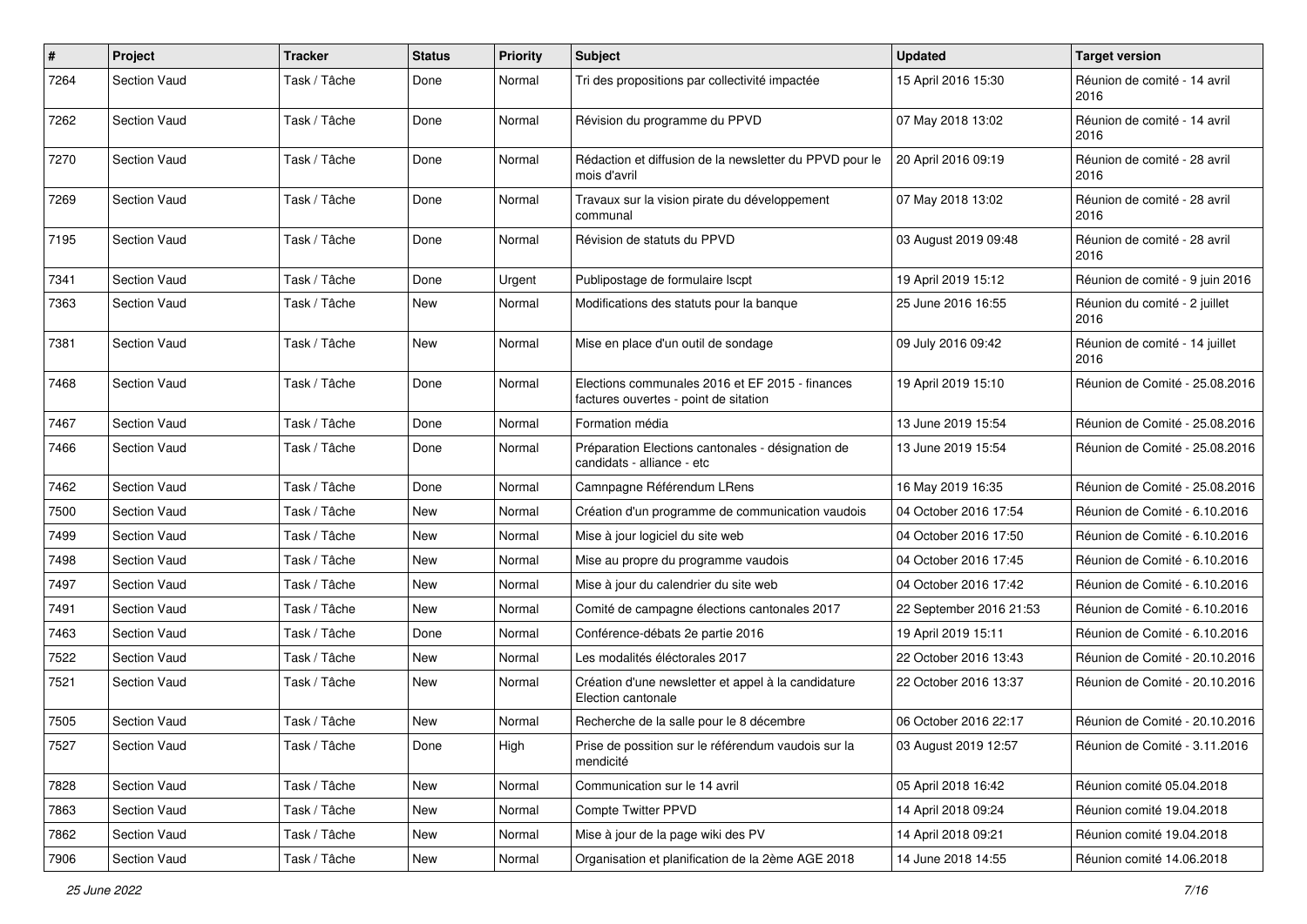| #    | Project                                  | <b>Tracker</b> | <b>Status</b> | <b>Priority</b> | <b>Subject</b>                                                                                                                      | <b>Updated</b>          | <b>Target version</b>     |
|------|------------------------------------------|----------------|---------------|-----------------|-------------------------------------------------------------------------------------------------------------------------------------|-------------------------|---------------------------|
| 7977 | Section Vaud                             | Task / Tâche   | Needs Work    | Normal          | Téléchargement légal: cadre particulier et exeptions                                                                                | 01 November 2018 20:44  | Séance de comité 18-44    |
| 7976 | Section Vaud                             | Task / Tâche   | Done          | Normal          | Sondage Politiciennes.ch                                                                                                            | 01 November 2018 20:43  | Séance de comité 18-44    |
| 8033 | Section Vaud                             | Task / Tâche   | Done          | Normal          | Faire liste du matériel de campagne                                                                                                 | 03 August 2019 20:59    | Réunion comité 2019-02-21 |
| 8160 | Section Vaud                             | Task / Tâche   | New           | Normal          | Région de Nyon et Twitter                                                                                                           | 13 June 2019 17:05      | Réunion comité 2019-06-13 |
| 8120 | Section Vaud                             | Task / Tâche   | Done          | Normal          | Préparation de notre voyage à Olten le 23 juin 2019                                                                                 | 03 August 2019 20:59    | Réunion comité 2019-06-13 |
| 8204 | <b>Section Vaud</b>                      | Task / Tâche   | Needs Work    | High            | Le questionnaire de l'ALLIANCE-ENVIRONNEMENT                                                                                        | 20 August 2019 14:53    | Réunion comité 2019-07-25 |
| 8203 | Section Vaud                             | Task / Tâche   | Needs Work    | High            | Le questionnaire de la société vaudoise de médecine                                                                                 | 20 August 2019 14:52    | Réunion comité 2019-07-25 |
| 8254 | <b>Section Vaud</b>                      | Task / Tâche   | <b>New</b>    | High            | Affichage sur les communes EF19                                                                                                     | 21 August 2019 14:51    | Réunion comité 2019-08-22 |
| 8253 | Section Vaud                             | Task / Tâche   | <b>New</b>    | Normal          | Plate-forme EF19 vidéo de la rts                                                                                                    | 21 August 2019 14:43    | Réunion comité 2019-08-22 |
| 8252 | Section Vaud                             | Task / Tâche   | <b>New</b>    | Normal          | Création d'un compte LinkedIn pour le PPVD                                                                                          | 21 August 2019 14:47    | Réunion comité 2019-08-22 |
| 8219 | <b>Section Vaud</b>                      | Task / Tâche   | <b>New</b>    | High            | Rédaction de la lettre                                                                                                              | 20 August 2019 14:56    | Réunion comité 2019-08-22 |
| 8237 | Section Vaud                             | Task / Tâche   | <b>New</b>    | High            | La campagne électorale du PPVD sur les réseaux<br>sociaux privés et libres                                                          | 12 September 2019 15:03 | Réunion comité 2019-09-05 |
| 8220 | Section Vaud                             | Task / Tâche   | <b>New</b>    | High            | Recherche d'un petit cadeau de remerciement                                                                                         | 20 August 2019 14:57    | Réunion comité 2019-09-05 |
| 8218 | <b>Section Vaud</b>                      | Task / Tâche   | <b>New</b>    | High            | Lettre de remerciement à M. Burgerer pour son don                                                                                   | 20 August 2019 14:56    | Réunion comité 2019-09-05 |
| 8327 | <b>Section Vaud</b>                      | Task / Tâche   | New           | Normal          | Transmission de matériel de notre parti pour les<br>élections fédérales à la BNS                                                    | 26 September 2019 19:27 | Réunion comité 2019-10-31 |
| 7801 | Section Vaud                             | Task / Tâche   | <b>New</b>    | Normal          | Election de vérificateurs de comptes                                                                                                | 08 February 2018 18:58  |                           |
| 7470 | Section Vaud                             | Task / Tâche   | Done          | Normal          | Creation des stands                                                                                                                 | 13 June 2019 15:55      |                           |
| 7465 | Section Vaud                             | Task / Tâche   | New           | Normal          | Newsletter septembre                                                                                                                | 25 August 2016 08:00    |                           |
| 7199 | Section Vaud                             | Task / Tâche   | New           | Normal          | Mise en place de la pétition evoting                                                                                                | 11 March 2016 16:46     |                           |
| 7179 | Section Vaud                             | Task / Tâche   | Done          | Urgent          | URGENT débat pour la RIE3                                                                                                           | 10 March 2016 00:16     |                           |
| 6688 | Section Genève                           | Task / Tâche   | Needs Work    | Normal          | Comptabilité - Recherche Fiduciaire                                                                                                 | 25 March 2015 17:00     | Prochain Comité           |
| 6677 | Section Genève                           | Task / Tâche   | Done          | Normal          | Préparation prochaine AG                                                                                                            | 19 October 2015 17:06   | Prochain Comité           |
| 6676 | Section Genève                           | Task / Tâche   | Done          | Normal          | Préparation éléction national                                                                                                       | 27 June 2016 09:53      | Prochain Comité           |
| 6645 | Section Genève                           | Task / Tâche   | Needs Work    | Normal          | Dossier médical en ligne                                                                                                            | 25 March 2015 17:03     | Prochain Comité           |
| 7998 | <b>Press and Public Relations</b>        | Task / Tâche   | <b>New</b>    | Normal          | Presseverteiler im PressCRM aktualisieren sowie<br>ergänzen                                                                         | 01 December 2018 13:05  |                           |
| 6784 | <b>Press and Public Relations</b>        | Task / Tâche   | Needs Work    | High            | CP - Déclaration D. Burkhalter DFAE «Promoting trust<br>and globally shared rules to ensure an open, free and<br>secure cyberspace» | 17 April 2015 18:12     |                           |
| 6748 | <b>Press and Public Relations</b>        | Task / Tâche   | Done          | Urgent          | PR - Bund niederlässt wieder IT Security!                                                                                           | 02 April 2015 12:03     |                           |
| 8502 | Piratenversammlung /<br>Assemblée Pirate | Task / Tâche   | Needs Work    | Normal          | Bereinigung Differenzen Statuten und<br>Versammlungsreglement                                                                       | 16 February 2022 23:13  |                           |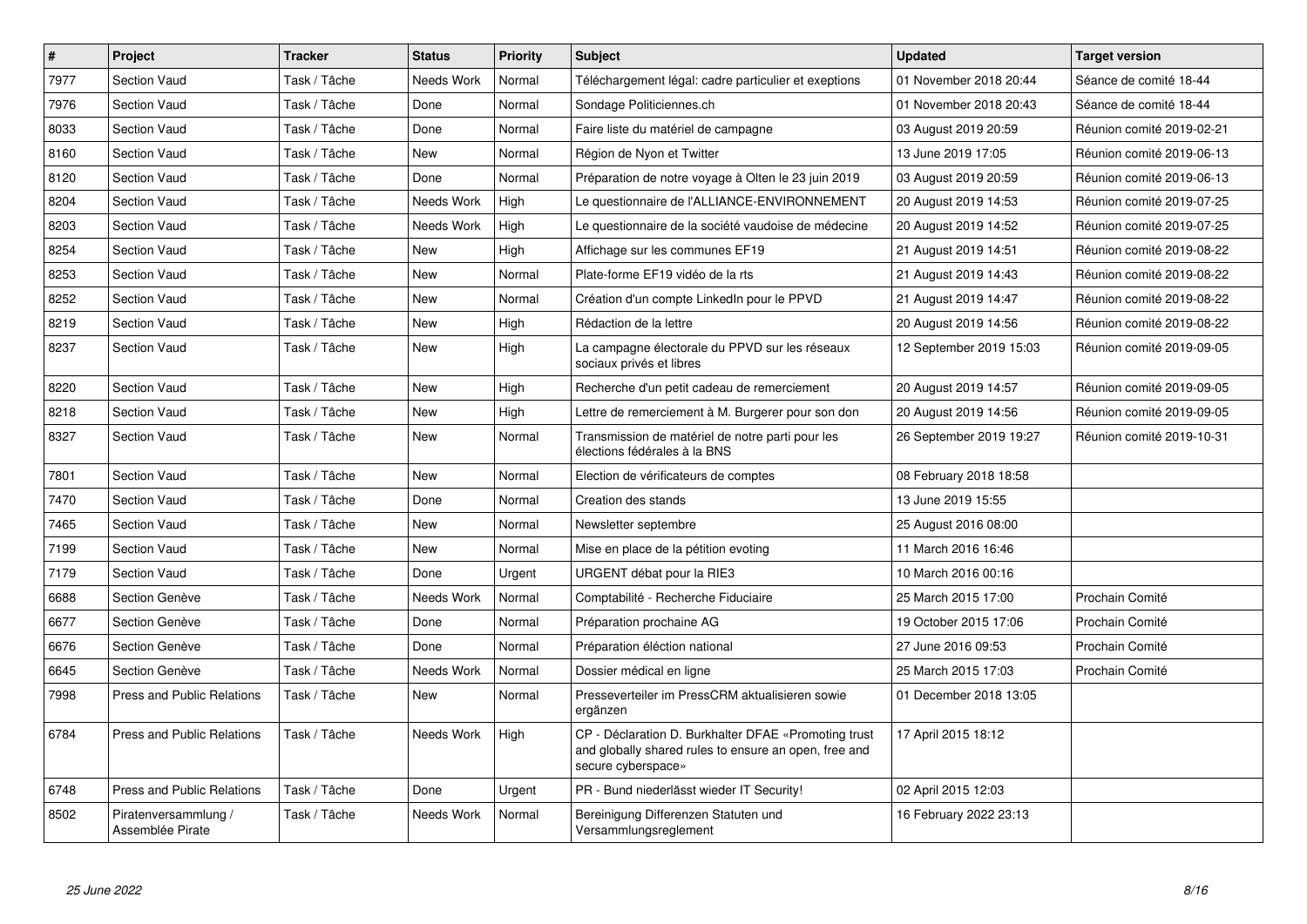| $\pmb{\#}$ | Project                    | <b>Tracker</b> | <b>Status</b> | <b>Priority</b> | <b>Subject</b>                                                                                                                                                            | <b>Updated</b>         | <b>Target version</b> |
|------------|----------------------------|----------------|---------------|-----------------|---------------------------------------------------------------------------------------------------------------------------------------------------------------------------|------------------------|-----------------------|
| 7975       | <b>Pirate Party Policy</b> | Task / Tâche   | New           | Normal          | Änderung des Betäubungsmittelgesetzes und<br>Verordnung über Pilotversuche nach dem<br>Betäubungsmittelgesetz (Pilotversuche mit Cannabis)                                | 04 March 2019 14:49    |                       |
| 6787       | <b>Pirate Party Policy</b> | Task / Tâche   | Done          | Normal          | Révision totale de la loi fédérale sur l'analyse génétique<br>humaine (LAGH) - Totalrevision des Bundesgesetzes<br>über genetische Untersuchungen beim Menschen<br>(GUMG) | 27 May 2015 06:55      |                       |
| 6727       | Pirate Party Policy        | Task / Tâche   | Done          | Normal          | Rédaction de la réponse de la consultation                                                                                                                                | 08 April 2015 09:17    |                       |
| 6726       | <b>Pirate Party Policy</b> | Task / Tâche   | Done          | Normal          | Consultation FINMA - LBA / GvW                                                                                                                                            | 08 April 2015 09:18    |                       |
| 6390       | <b>Pirate Party Policy</b> | Task / Tâche   | Done          | Normal          | Vernehmlassung: Geldspielgesetz / Consultation : Loi<br>sur les jeux d'argent                                                                                             | 08 April 2015 09:18    |                       |
| 6378       | Pirate Party Policy        | Task / Tâche   | New           | Normal          | Vernehmlassung: Informationssicherheitsgesetz                                                                                                                             | 22 April 2014 12:11    |                       |
| 6255       | <b>Pirate Party Policy</b> | Task / Tâche   | <b>New</b>    | Normal          | Positionspapier Rechtsstaat updaten                                                                                                                                       | 21 November 2015 16:11 |                       |
| 6254       | <b>Pirate Party Policy</b> | Task / Tâche   | New           | Normal          | Positionspapier Suchtpolitik updaten                                                                                                                                      | 21 November 2015 16:12 |                       |
| 6248       | Pirate Party Policy        | Task / Tâche   | New           | Normal          | Communication - press release - communication interne<br>-> via pages de sections, twitter & facebook                                                                     | 05 March 2014 15:16    |                       |
| 6247       | <b>Pirate Party Policy</b> | Task / Tâche   | <b>New</b>    | Normal          | Rédaction du rapport et de la lettre d'accompagnement                                                                                                                     | 05 March 2014 15:15    |                       |
| 6246       | Pirate Party Policy        | Task / Tâche   | New           | Normal          | Development of the PPS report on the consultation                                                                                                                         | 05 March 2014 15:13    |                       |
| 6243       | <b>Pirate Party Policy</b> | Task / Tâche   | <b>New</b>    | Normal          | Communication - press release - communication interne<br>-> via pages de sections, twitter & facebook                                                                     | 05 March 2014 14:55    |                       |
| 6242       | <b>Pirate Party Policy</b> | Task / Tâche   | <b>New</b>    | Normal          | Rédaction du rapport et de la lettre d'accompagnement                                                                                                                     | 05 March 2014 14:57    |                       |
| 6241       | <b>Pirate Party Policy</b> | Task / Tâche   | New           | Normal          | Development of the PPS report on the consultation                                                                                                                         | 05 March 2014 14:44    |                       |
| 6224       | <b>Pirate Party Policy</b> | Task / Tâche   | New           | Normal          | Publication - Diffusion aux sections                                                                                                                                      | 04 March 2014 15:19    |                       |
| 6223       | Pirate Party Policy        | Task / Tâche   | New           | Normal          | traduction                                                                                                                                                                | 04 March 2014 15:19    |                       |
| 6222       | Pirate Party Policy        | Task / Tâche   | Done          | Normal          | Développement argumentaires votations populaire 18<br>mai - Entwicklung Argumentationshilfe Themen<br>Volksabstimmung 18. Mai                                             | 27 November 2019 21:23 |                       |
| 6219       | Pirate Party Policy        | Task / Tâche   | New           | Normal          | Position guideline development planning                                                                                                                                   | 04 March 2014 14:49    |                       |
| 6218       | <b>Pirate Party Policy</b> | Task / Tâche   | <b>New</b>    | Normal          | Position guideline development                                                                                                                                            | 04 March 2014 14:49    |                       |
| 6217       | <b>Pirate Party Policy</b> | Task / Tâche   | New           | Normal          | XML Formatting for bootstrap integration                                                                                                                                  | 04 March 2014 14:38    |                       |
| 6216       | Pirate Party Policy        | Task / Tâche   | New           | Normal          | Translation of all missing elements of the PPS program<br>draft                                                                                                           | 04 March 2014 14:39    |                       |
| 6215       | Pirate Party Policy        | Task / Tâche   | New           | Normal          | Development of the "Economy" section                                                                                                                                      | 04 March 2014 14:36    |                       |
| 6214       | <b>Pirate Party Policy</b> | Task / Tâche   | New           | Normal          | Development of the "Patrimoine Commun" section of<br>PPS Program                                                                                                          | 04 March 2014 14:33    |                       |
| 6213       | Pirate Party Policy        | Task / Tâche   | New           | Normal          | Development of the "Environment" section                                                                                                                                  | 04 March 2014 14:28    |                       |
| 6212       | Pirate Party Policy        | Task / Tâche   | New           | Normal          | Development of the "Security" section                                                                                                                                     | 04 March 2014 14:33    |                       |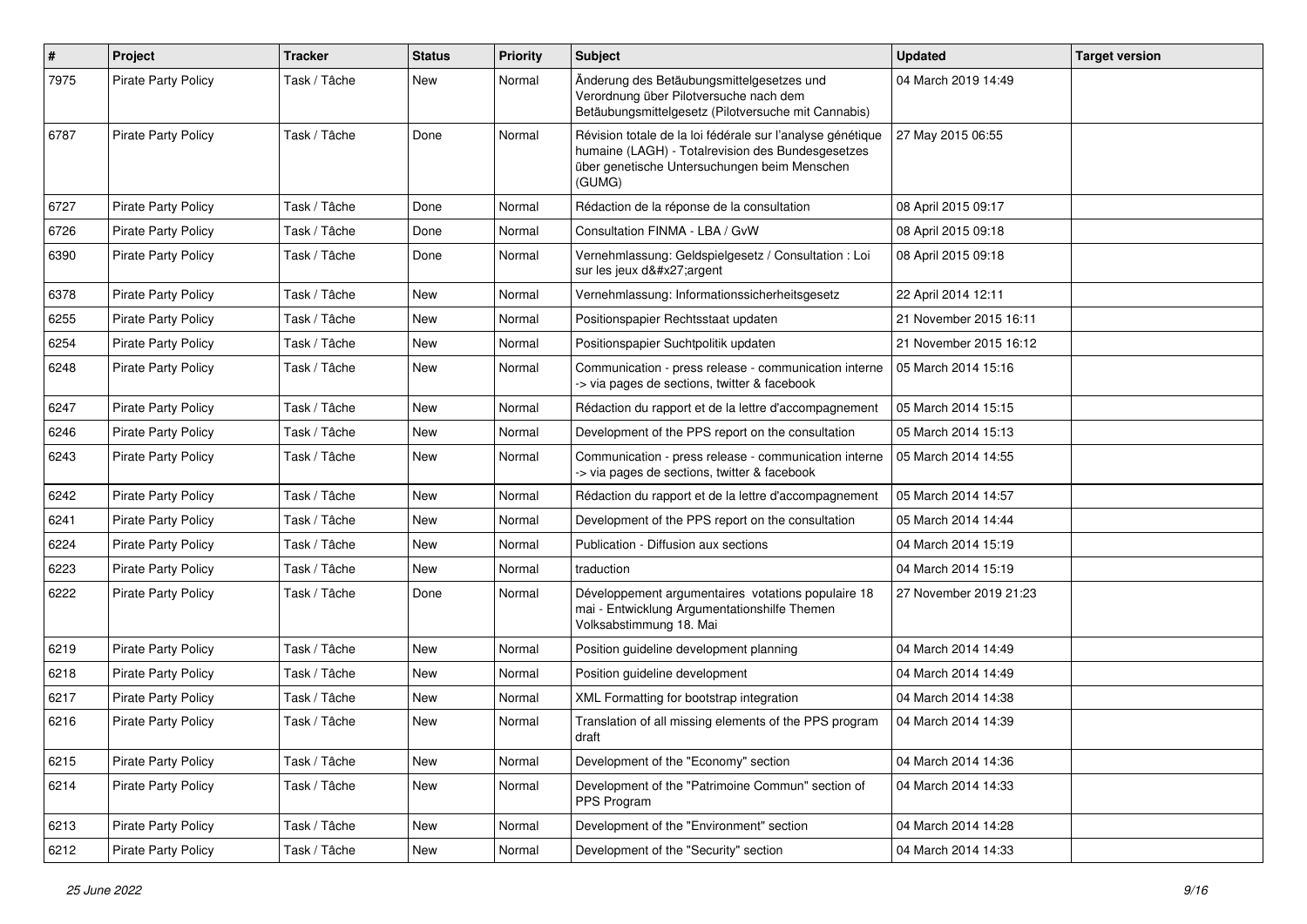| #    | Project                    | <b>Tracker</b> | <b>Status</b>        | <b>Priority</b> | <b>Subject</b>                                                                                                                                                                                                                                   | <b>Updated</b>          | <b>Target version</b> |
|------|----------------------------|----------------|----------------------|-----------------|--------------------------------------------------------------------------------------------------------------------------------------------------------------------------------------------------------------------------------------------------|-------------------------|-----------------------|
| 6211 | Pirate Party Policy        | Task / Tâche   | <b>New</b>           | Normal          | Development of the "Etat de droit" section                                                                                                                                                                                                       | 04 March 2014 14:34     |                       |
| 6210 | <b>Pirate Party Policy</b> | Task / Tâche   | <b>New</b>           | Normal          | Development of the Area verbiage                                                                                                                                                                                                                 | 04 March 2014 14:34     |                       |
| 6209 | <b>Pirate Party Policy</b> | Task / Tâche   | New                  | Normal          | PPS Program development                                                                                                                                                                                                                          | 04 March 2014 14:17     |                       |
| 6206 | <b>Pirate Party Policy</b> | Task / Tâche   | Done                 | Normal          | Consultation "Modification loi fédérale sur les systèmes<br>d'information de la Confédération dans le domaine du<br>sport (LSIS)" - Vernehmlassung "Änderung<br>Bundesgesetz über die Informationssysteme des<br>Bundes im Bereich Sport (IBSG)" | 08 April 2015 09:26     |                       |
| 6205 | <b>Pirate Party Policy</b> | Task / Tâche   | New                  | Normal          | Development of the PPS report on the consultation                                                                                                                                                                                                | 04 March 2014 13:32     |                       |
| 6201 | <b>Pirate Party Policy</b> | Task / Tâche   | New                  | Normal          | Consultation - Modification du Code des obligations<br>(Droit des raisons de commerce) / Vernehmlassung -<br>Änderung des Obligationenrechts (Firmenrecht)                                                                                       | 04 March 2014 13:21     |                       |
| 6197 | <b>Pirate Party Policy</b> | Task / Tâche   | Offen /<br>Incertain | Normal          | Review currently running iniatives                                                                                                                                                                                                               | 04 March 2014 12:38     |                       |
| 6186 | Pirate Party Policy        | Task / Tâche   | Offen /<br>Incertain | Normal          | review decembre 2014                                                                                                                                                                                                                             | 08 April 2015 09:26     |                       |
| 6185 | <b>Pirate Party Policy</b> | Task / Tâche   | Offen /<br>Incertain | Normal          | review novembre 2014                                                                                                                                                                                                                             | 08 April 2015 09:26     |                       |
| 6184 | Pirate Party Policy        | Task / Tâche   | Offen /<br>Incertain | Normal          | review octobre 2014                                                                                                                                                                                                                              | 08 April 2015 09:26     |                       |
| 6183 | <b>Pirate Party Policy</b> | Task / Tâche   | Offen /<br>Incertain | Normal          | review septembre 2014                                                                                                                                                                                                                            | 08 April 2015 09:26     |                       |
| 6182 | <b>Pirate Party Policy</b> | Task / Tâche   | Offen /<br>Incertain | Normal          | review august 2014                                                                                                                                                                                                                               | 08 April 2015 09:26     |                       |
| 6181 | <b>Pirate Party Policy</b> | Task / Tâche   | Offen /<br>Incertain | Normal          | review july 2014                                                                                                                                                                                                                                 | 08 April 2015 09:26     |                       |
| 6180 | <b>Pirate Party Policy</b> | Task / Tâche   | Offen /<br>Incertain | Normal          | review june 2014                                                                                                                                                                                                                                 | 08 April 2015 09:26     |                       |
| 6179 | <b>Pirate Party Policy</b> | Task / Tâche   | Offen /<br>Incertain | Normal          | review may 2014                                                                                                                                                                                                                                  | 08 April 2015 09:26     |                       |
| 6177 | <b>Pirate Party Policy</b> | Task / Tâche   | Offen /<br>Incertain | Normal          | Consultation process review                                                                                                                                                                                                                      | 08 April 2015 09:26     |                       |
| 5637 | <b>Pirate Party Policy</b> | Task / Tâche   | Done                 | Normal          | Korrektur der Uebersetzung der Identite                                                                                                                                                                                                          | 22 March 2014 17:28     |                       |
| 5068 | <b>Pirate Party Policy</b> | Task / Tâche   | New                  | Normal          | Fehlende Position zu Whistleblowing                                                                                                                                                                                                              | 21 November 2015 16:13  |                       |
| 5058 | Pirate Party Policy        | Task / Tâche   | Needs Work           | Normal          | Positionspapier: Patente                                                                                                                                                                                                                         | 15 April 2013 14:10     |                       |
| 4941 | Pirate Party Policy        | Task / Tâche   | Done                 | Normal          | prostitution                                                                                                                                                                                                                                     | 30 September 2013 19:23 |                       |
| 2531 | Pirate Party Policy        | Task / Tâche   | Needs Work           | Normal          | Gleichstellung                                                                                                                                                                                                                                   | 20 February 2013 16:39  |                       |
| 4138 | Gruppo Ticino              | Task / Tâche   | Needs Work           | High            | Mailing List problema messaggio conferma<br>sottoscrizione                                                                                                                                                                                       | 20 April 2013 00:00     |                       |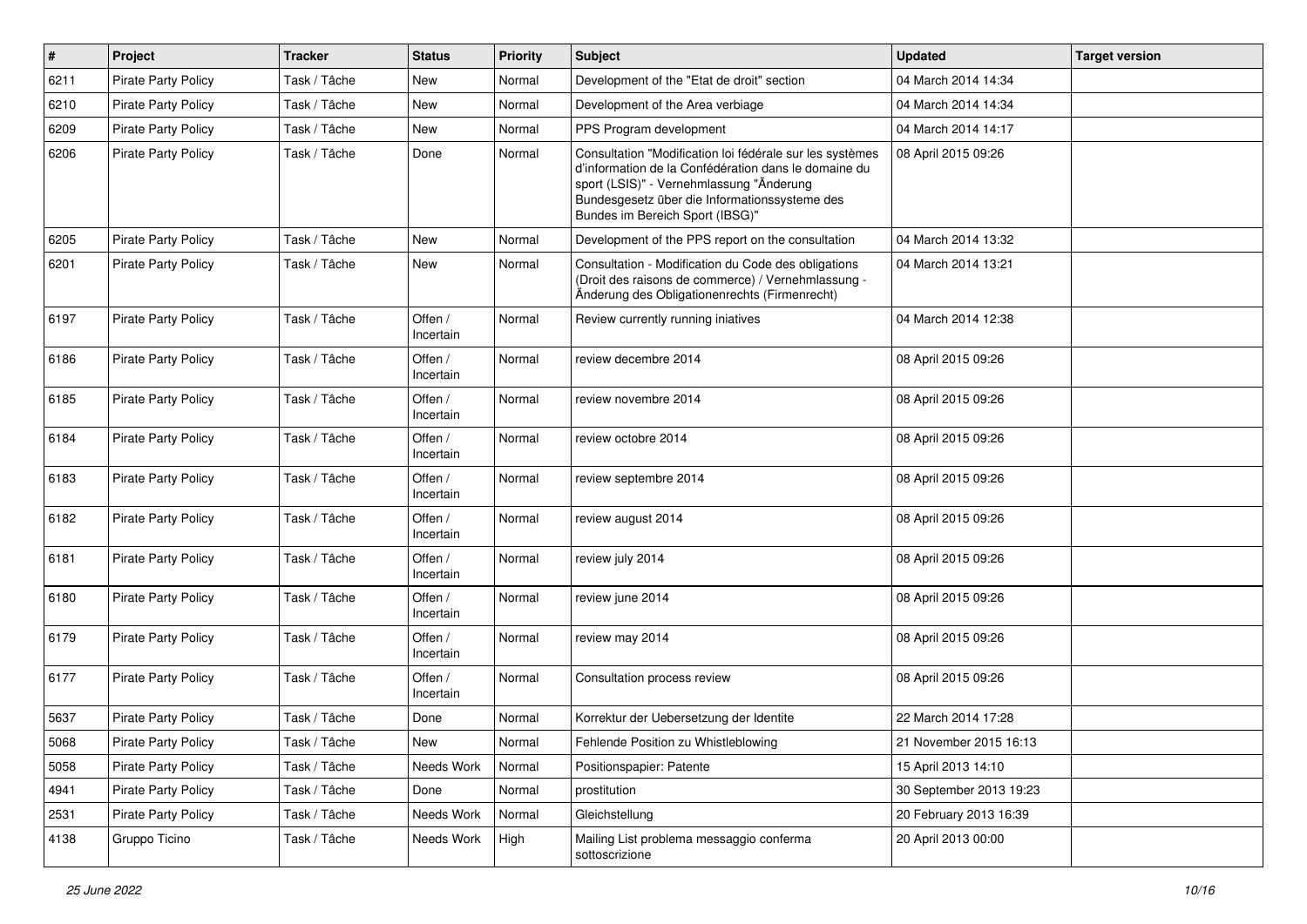| $\#$ | Project                          | <b>Tracker</b> | <b>Status</b>            | <b>Priority</b> | <b>Subject</b>                                                                          | <b>Updated</b>         | <b>Target version</b> |
|------|----------------------------------|----------------|--------------------------|-----------------|-----------------------------------------------------------------------------------------|------------------------|-----------------------|
| 4137 | Gruppo Ticino                    | Task / Tâche   | Needs Work               | Normal          | Programma Partito Pirata Ticino                                                         | 21 April 2013 00:00    |                       |
| 4122 | Gruppo Ticino                    | Task / Tâche   | Needs Work               | High            | Accesso, impostazioni ed iscrizione membri a mailing list<br>sezione ticino             | 20 April 2013 00:00    |                       |
| 4071 | Gruppo Ticino                    | Task / Tâche   | Needs Work               | Normal          | Traduzione webpage                                                                      | 19 April 2013 00:00    |                       |
| 7986 | Grafik und Design                | Task / Tâche   | <b>New</b>               | Normal          | Datenv von Grafik/Design auf einer Instanz der PPS<br>hosten                            | 22 January 2019 12:54  |                       |
| 8248 | Finanzen                         | Task / Tâche   | <b>New</b>               | Normal          | Budget 2020                                                                             | 19 August 2019 18:25   |                       |
| 8001 | Finanzen                         | Task / Tâche   | New                      | Normal          | Fehlende Finanzdaten / Jahre auf der Homepage mit<br>entsprechenden Forumalren ergänzen | 01 December 2018 17:35 |                       |
| 8000 | Finanzen                         | Task / Tâche   | New                      | Normal          | Mitgliederbeiträge der Sektionen                                                        | 01 December 2018 16:34 |                       |
| 7657 | Finanzen                         | Task / Tâche   | New                      | Urgent          | <b>BTC Zahlungen</b>                                                                    | 12 April 2017 22:16    |                       |
| 4388 | Finanzen                         | Task / Tâche   | Needs Work               | Urgent          | Kontenplan                                                                              | 04 April 2013 07:13    |                       |
| 4386 | Finanzen                         | Task / Tâche   | Needs Work               | High            | Spenderlisten erstellen                                                                 | 01 May 2017 14:45      |                       |
| 8473 | Digitale Infrastruktur           | Task / Tâche   | Needs Work               | Normal          | Refurbish CiviCRM                                                                       | 18 January 2022 20:52  |                       |
| 8422 | Digitale Infrastruktur           | Task / Tâche   | <b>Needs</b><br>Feedback | High            | Civi Crm Funktionen extern geben                                                        | 01 February 2022 02:19 |                       |
| 8378 | Digitale Infrastruktur           | Task / Tâche   | Needs Work               | Normal          | Erstelllung subdomain für neue Sektion<br>Thurgau/Schauffhausen + SG/AR/Ai              | 19 December 2019 00:53 |                       |
| 8238 | Digitale Infrastruktur           | Task / Tâche   | New                      | Normal          | Verify and document backup solution                                                     | 15 December 2019 12:11 |                       |
| 8108 | Digitale Infrastruktur           | Task / Tâche   | Needs<br>Feedback        | Normal          | Hinterlegung Druckvorlagen                                                              | 10 February 2022 16:00 |                       |
| 8082 | Digitale Infrastruktur           | Task / Tâche   | New                      | High            | Accès Discourse                                                                         | 19 December 2019 01:50 |                       |
| 7868 | Digitale Infrastruktur           | Task / Tâche   | Needs<br>Feedback        | Normal          | Mailverteiler für die PPS Ticino erstellen                                              | 19 December 2019 01:40 |                       |
| 5015 | <b>Bezirkssektion Winterthur</b> | Task / Tâche   | Needs Work               | High            | Visualisierung Budget und Rechnung                                                      | 10 April 2013 16:10    | Parley 15 (2.5.2013)  |
| 5014 | Bezirkssektion Winterthur        | Task / Tâche   | Needs Work               | Low             | Problematik "gebundene Ausgaben"                                                        | 02 May 2013 22:31      | Parley 15 (2.5.2013)  |
| 4370 | Bezirkssektion Winterthur        | Task / Tâche   | Needs Work               | Normal          | SalZH kriegt Subventionen                                                               | 07 April 2013 15:42    | Parley 15 (2.5.2013)  |
| 4362 | Bezirkssektion Winterthur        | Task / Tâche   | Needs Work               | Normal          | Willkür im Baubewilligungsverfahren                                                     | 07 April 2013 15:42    | Parley 15 (2.5.2013)  |
| 4200 | Bezirkssektion Winterthur        | Task / Tâche   | Needs Work               | Normal          | Vorstoss Transparenz in der WoV                                                         | 07 April 2013 15:41    | Parley 15 (2.5.2013)  |
| 4064 | Bezirkssektion Winterthur        | Task / Tâche   | Needs<br>Feedback        | Normal          | Liquid Feedback für die Stadt Winterthur                                                | 07 April 2013 15:34    | Parley 15 (2.5.2013)  |
| 3732 | Bezirkssektion Winterthur        | Task / Tâche   | Needs Work               | Low             | Neues Hallenbad                                                                         | 02 May 2013 22:37      | Parley 15 (2.5.2013)  |
| 5247 | Bezirkssektion Winterthur        | Task / Tâche   | Needs Work               | High            | Schriftliche Anfrage zum Budget                                                         | 22 May 2013 16:47      | Parley 16 (6.6.2013)  |
| 5227 | Bezirkssektion Winterthur        | Task / Tâche   | New                      | Normal          | Gesamtkostenrechnung Neuhegi                                                            | 15 May 2013 20:53      | Parley 16 (6.6.2013)  |
| 5347 | Bezirkssektion Winterthur        | Task / Tâche   | New                      | Normal          | Unverschuldet abgewählt                                                                 | 08 June 2013 15:45     | Parley 17 (13.6.2013) |
| 5346 | Bezirkssektion Winterthur        | Task / Tâche   | New                      | Normal          | Holidi                                                                                  | 08 June 2013 15:47     | Parley 17 (13.6.2013) |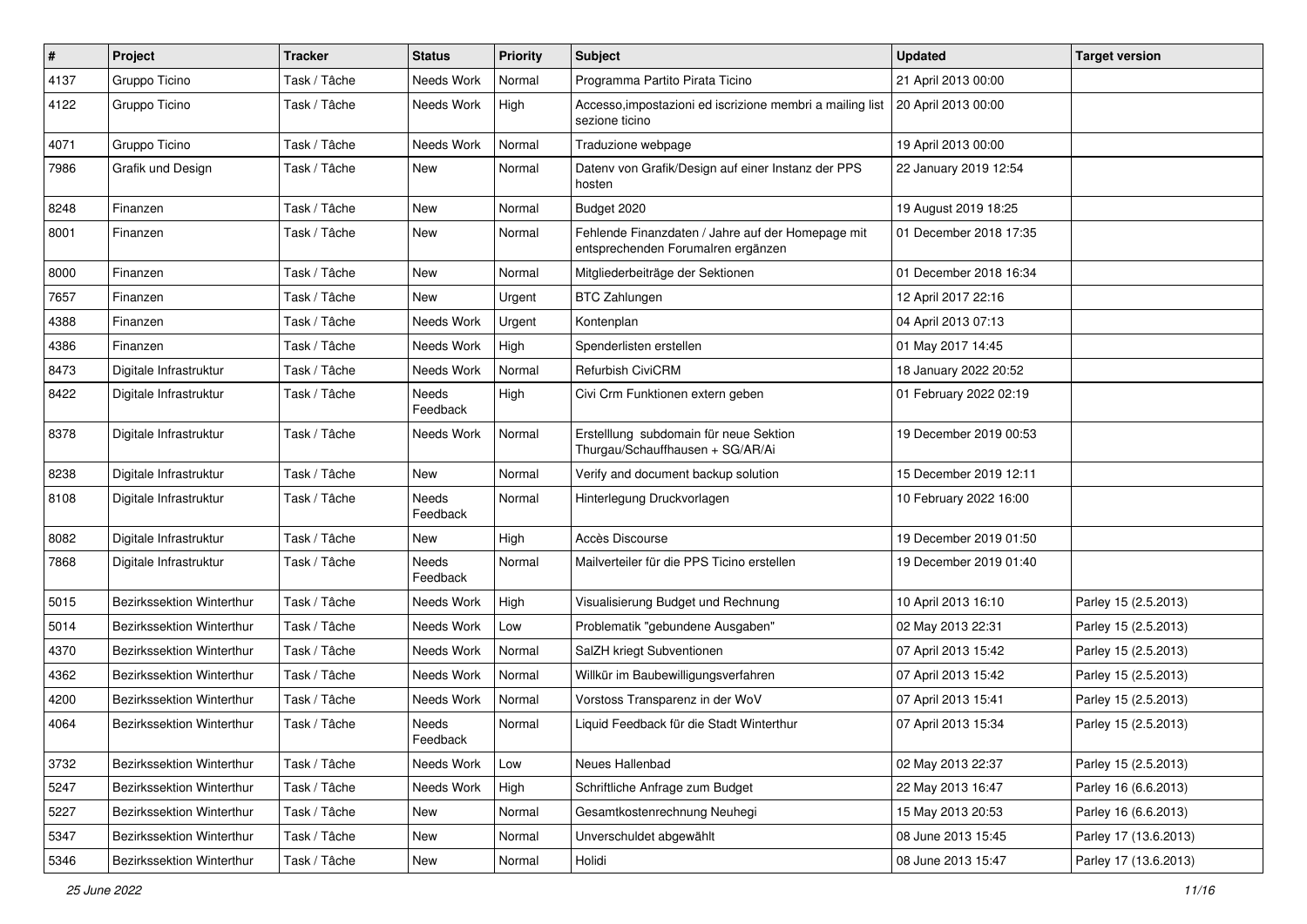| $\sharp$ | Project                   | <b>Tracker</b> | <b>Status</b> | <b>Priority</b> | Subject                                                                                                                                                                                     | <b>Updated</b>          | <b>Target version</b> |
|----------|---------------------------|----------------|---------------|-----------------|---------------------------------------------------------------------------------------------------------------------------------------------------------------------------------------------|-------------------------|-----------------------|
| 5787     | Bezirkssektion Winterthur | Task / Tâche   | New           | Normal          | Sparen 14 durchsehen                                                                                                                                                                        | 04 September 2013 20:19 | Parley 19             |
| 5999     | Bezirkssektion Winterthur | Task / Tâche   | <b>New</b>    | Normal          | Datenschutz von Steuer- und Einwohnerdaten                                                                                                                                                  | 21 November 2013 20:52  |                       |
| 5517     | Bezirkssektion Winterthur | Task / Tâche   | Needs Work    | Normal          | O-Ton                                                                                                                                                                                       | 13 July 2013 17:39      |                       |
| 5217     | Bezirkssektion Winterthur | Task / Tâche   | New           | Normal          | Pressemitteilung Stimmparolen                                                                                                                                                               | 12 May 2013 19:39       |                       |
| 4507     | Bezirkssektion Winterthur | Task / Tâche   | Needs Work    | Normal          | OpenData: Wem gehört das Datenmaterial                                                                                                                                                      | 02 May 2013 22:34       |                       |
| 3568     | Bezirkssektion Winterthur | Task / Tâche   | Needs Work    | Normal          | Messung der Schulqualität                                                                                                                                                                   | 07 April 2013 15:45     |                       |
| 2891     | Bezirkssektion Winterthur | Task / Tâche   | Needs Work    | Low             | Schuldenabbau                                                                                                                                                                               | 20 April 2013 00:00     |                       |
| 4058     | Bezirkssektion Winterthur | Task / Tâche   | Needs Work    | Normal          | Prüfung der Zuwendungen an Dritte<br>(Sozialdepartement)                                                                                                                                    | 21 April 2013 00:00     | Parley 11             |
| 4057     | Bezirkssektion Winterthur | Task / Tâche   | Needs Work    | Normal          | Informatikprojekte prüfen                                                                                                                                                                   | 21 April 2013 00:00     | Parley 11             |
| 3948     | Bezirkssektion Winterthur | Task / Tâche   | Needs Work    | Normal          | AG Schule und Bildung                                                                                                                                                                       | 31 July 2013 21:00      | Parley 11             |
| 3947     | Bezirkssektion Winterthur | Task / Tâche   | Needs Work    | Normal          | Win.ch Mail                                                                                                                                                                                 | 21 April 2013 00:00     | Parley 11             |
| 3911     | Bezirkssektion Winterthur | Task / Tâche   | Needs Work    | Normal          | Elektronisches Büro in der Stadtverwaltung                                                                                                                                                  | 21 April 2013 00:00     | Parley 11             |
| 3876     | Bezirkssektion Winterthur | Task / Tâche   | Needs Work    | Normal          | Winterthurer Transparenzgesetz                                                                                                                                                              | 21 April 2013 00:00     | Parley 11             |
| 3865     | Bezirkssektion Winterthur | Task / Tâche   | Needs Work    | Low             | Rote Parkplätze in der Altstadt                                                                                                                                                             | 02 May 2013 22:36       | Parley 11             |
| 3716     | Bezirkssektion Winterthur | Task / Tâche   | Needs Work    | Low             | Frauenparkplätze                                                                                                                                                                            | 21 April 2013 00:00     | Parley 11             |
| 3707     | Bezirkssektion Winterthur | Task / Tâche   | Needs Work    | Normal          | Beschneidungspraxis in Winterthur                                                                                                                                                           | 21 April 2013 00:00     | Parley 11             |
| 3706     | Bezirkssektion Winterthur | Task / Tâche   | Needs Work    | Normal          | Notschlafstellen bei der Heilsarmee                                                                                                                                                         | 21 April 2013 00:00     | Parley 11             |
| 3567     | Bezirkssektion Winterthur | Task / Tâche   | Needs Work    | Normal          | Open Data                                                                                                                                                                                   | 26 February 2013 08:12  | Parley 11             |
| 4746     | Bezirkssektion Winterthur | Task / Tâche   | Needs Work    | Normal          | Förderung des Innovativen Motorisierten<br>Individualverkehrs (IMIV)                                                                                                                        | 21 April 2013 00:00     | Parley 13             |
| 3864     | Bezirkssektion Winterthur | Task / Tâche   | Needs Work    | Normal          | E-Book Bibliothek DRM                                                                                                                                                                       | 06 March 2013 18:18     | Parley 13             |
| 3708     | Bezirkssektion Winterthur | Task / Tâche   | Needs Work    | High            | OpenSource Nachtrag und Vorbereitung                                                                                                                                                        | 19 April 2013 00:00     | Parley 13             |
| 5389     | Bezirkssektion Winterthur | Task / Tâche   | Needs Work    | High            | Falsche Anreize in Sozialhilfe                                                                                                                                                              | 17 June 2013 16:43      | Parley 18             |
| 2800     | Bezirkssektion Winterthur | Task / Tâche   | Done          | Low             | Vorstoss: Verantwortung im Polizeiberuf                                                                                                                                                     | 04 May 2013 22:59       | Parley 3              |
| 8556     | AG Vernehmlassungen       | Task / Tâche   | New           | Normal          | Vernehmlassung 2021/80 Bundesgesetz über die<br>Bearbeitung von Flugpassagierdaten zur Bekämpfung<br>von terroristischen und anderen schweren Straftaten<br>(Flugpassagierdatengesetz, FPG) | 04 April 2022 17:30     |                       |
| 8555     | AG Vernehmlassungen       | Task / Tâche   | New           | Normal          | Vernehmlassung 2022/19 Bundesgesetz über die<br>elektronische Identität und die Vertrauensinfrastruktur<br>(E-ID-Gesetz, BGEID)                                                             | 04 April 2022 17:29     |                       |
| 8554     | AG Vernehmlassungen       | Task / Tâche   | New           | High            | Vernehmlassung Teilrevision der GwV-FINMA                                                                                                                                                   | 04 April 2022 19:11     |                       |
| 8542     | AG Vernehmlassungen       | Task / Tâche   | New           | Normal          | Vernehmlassung 2022/6 Bundesbeschluss zur<br>nationalen Umsetzung des OECD/G-20 Projekts zur<br>Besteuerung der digitalen Wirtschaft (SR 101)                                               | 13 April 2022 06:34     |                       |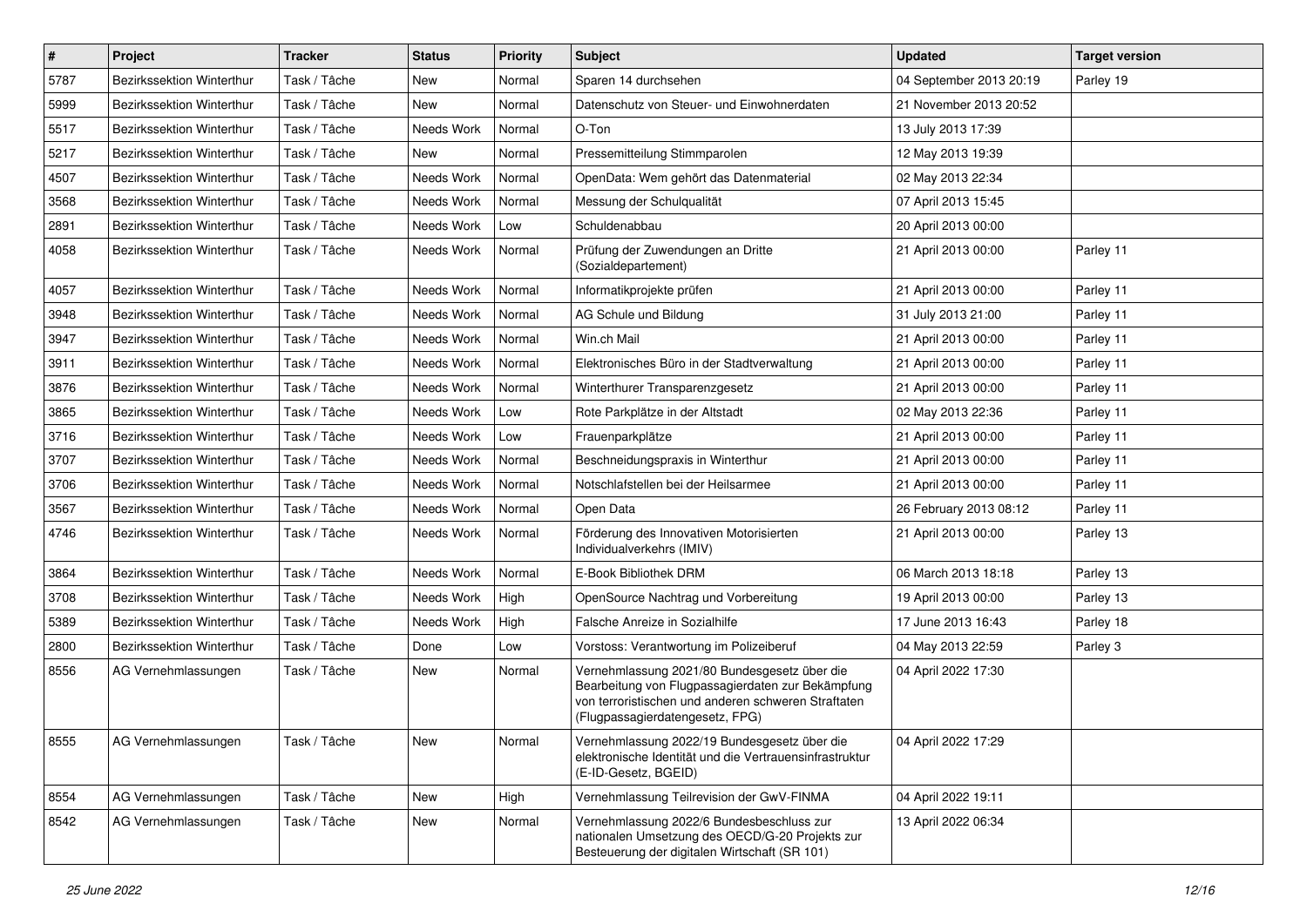| $\pmb{\#}$ | Project                                   | <b>Tracker</b> | <b>Status</b> | <b>Priority</b> | <b>Subject</b>                                                                                                                                                                              | <b>Updated</b>         | <b>Target version</b>                                         |
|------------|-------------------------------------------|----------------|---------------|-----------------|---------------------------------------------------------------------------------------------------------------------------------------------------------------------------------------------|------------------------|---------------------------------------------------------------|
| 8540       | AG Vernehmlassungen                       | Task / Tâche   | Needs Work    | Normal          | Vernehmlassung 2022/2 Bundesgesetz über die<br>Mobilitätsdateninfrastruktur                                                                                                                 | 10 February 2022 06:34 |                                                               |
| 8521       | AG Vernehmlassungen                       | Task / Tâche   | Needs Work    | Normal          | Vernehmlassung 2021/70 Meldepflicht von<br>Betreiberinnen kritischer Infrastrukturen für<br>Cyberangriffe                                                                                   | 13 April 2022 00:53    |                                                               |
| 8519       | AG Vernehmlassungen                       | Task / Tâche   | <b>New</b>    | Normal          | Vernehmlassung 2021/80 Bundesgesetz über die<br>Bearbeitung von Flugpassagierdaten zur Bekämpfung<br>von terroristischen und anderen schweren Straftaten<br>(Flugpassagierdatengesetz, FPG) | 10 February 2022 06:24 |                                                               |
| 8518       | AG Vernehmlassungen                       | Task / Tâche   | Done          | Normal          | Vernehmlassung 2021/96 Teilrevisionen vier<br>Ausführungserlasse des BÜPF (VÜPF, GebV-ÜPF,<br>VD-ÜPF, VVS-ÜPF)                                                                              | 21 May 2022 15:03      |                                                               |
| 8517       | AG Vernehmlassungen                       | Task / Tâche   | Needs Work    | Normal          | Vernehmlassung 2021/99 Verordnung über die<br>Transparenz bei der Politikfinanzierung (VPofin)                                                                                              | 26 March 2022 13:36    |                                                               |
| 8516       | AG Vernehmlassungen                       | Task / Tâche   | Needs Work    | Normal          | Vernehmlassung 2021/81 Verordnung über die<br>Herstellung der Interoperabilität zwischen<br>Schengen-Dublin-Informationssystemen                                                            | 18 January 2022 20:38  |                                                               |
| 5914       | Stadtsektion Zürich                       | Motion         | <b>New</b>    | Normal          | Hilferuf von Mitglied -> Wahlkampfthema                                                                                                                                                     | 13 November 2013 21:08 |                                                               |
| 5869       | Stadtsektion Zürich                       | Motion         | New           | Normal          | Prov. Budget 2014                                                                                                                                                                           | 03 October 2013 21:41  | PV2013_2                                                      |
| 5868       | Stadtsektion Zürich                       | Motion         | New           | Normal          | Mitgliederbeitrag 2014 festlegen                                                                                                                                                            | 31 October 2013 21:33  | PV2013 2                                                      |
| 5867       | Stadtsektion Zürich                       | Motion         | New           | Normal          | Gemeinderatswahl Listen gestalten                                                                                                                                                           | 03 October 2013 21:18  | PV2013_2                                                      |
| 6773       | Sektion Zürich                            | Motion         | New           | Normal          | Konstituierung: Aufgabenverteilung im Vorstand                                                                                                                                              | 03 April 2019 16:02    | Vorstandsitzung 2019-1                                        |
| 5512       | Sektion Wallis / section<br>valaisan      | Motion         | New           | Normal          | CryptoParty                                                                                                                                                                                 | 06 April 2014 23:43    | 20140414 Mumblemeeting                                        |
| 6517       | Sektion Wallis / section<br>valaisan      | Motion         | New           | Normal          | Cours de sensibilisation et de protections des données<br>informatiques aux élus du Grand Conseil                                                                                           | 20 August 2017 08:48   | Existierende/Funktionierende<br>Datenschutz- und GIDA Behörde |
| 6455       | Sektion St. Gallen und beide<br>Appenzell | Motion         | <b>New</b>    | Normal          | Strategie: Stadt zuerst stärken?                                                                                                                                                            | 30 July 2014 15:29     | Vorstand 2014-07-30                                           |
| 7365       | Section Genève                            | Motion         | New           | Normal          | Prise de position pour les votations cantonales du 25<br>septembre 2016                                                                                                                     | 27 June 2016 10:01     |                                                               |
| 7364       | Section Genève                            | Motion         | New           | Normal          | Prise de position pour les votations fédérales du 25<br>septembre 2016                                                                                                                      | 27 June 2016 10:00     |                                                               |
| 8544       | Piratenversammlung /<br>Assemblée Pirate  | Motion         | Tabled        | Normal          | Bereinigung Differenzen Statuten und<br>Versammlungsreglement                                                                                                                               | 19 March 2022 21:22    | PV 2022.2                                                     |
| 5634       | Pirate Party Policy                       | Motion         | New           | Normal          | Weiterentwicklung Rechtsstaatpapier                                                                                                                                                         | 31 July 2013 17:10     |                                                               |
| 8557       | Digitale Infrastruktur                    | Motion         | New           | Low             | Twitter Mastodon sync service                                                                                                                                                               | 05 April 2022 17:54    |                                                               |
| 8387       | Digitale Infrastruktur                    | Motion         | Tabled        | Normal          | Konzept E-Mail Adressen                                                                                                                                                                     | 16 February 2020 16:33 |                                                               |
| 8364       | Digitale Infrastruktur                    | Motion         | New           | Normal          | Aufräumen Redmine + OTRS Zugriffe/ Zuständigkeiten                                                                                                                                          | 10 February 2022 15:58 |                                                               |
| 8347       | Digitale Infrastruktur                    | Motion         | New           | Normal          | Roadmap AG DI                                                                                                                                                                               | 09 May 2020 20:12      |                                                               |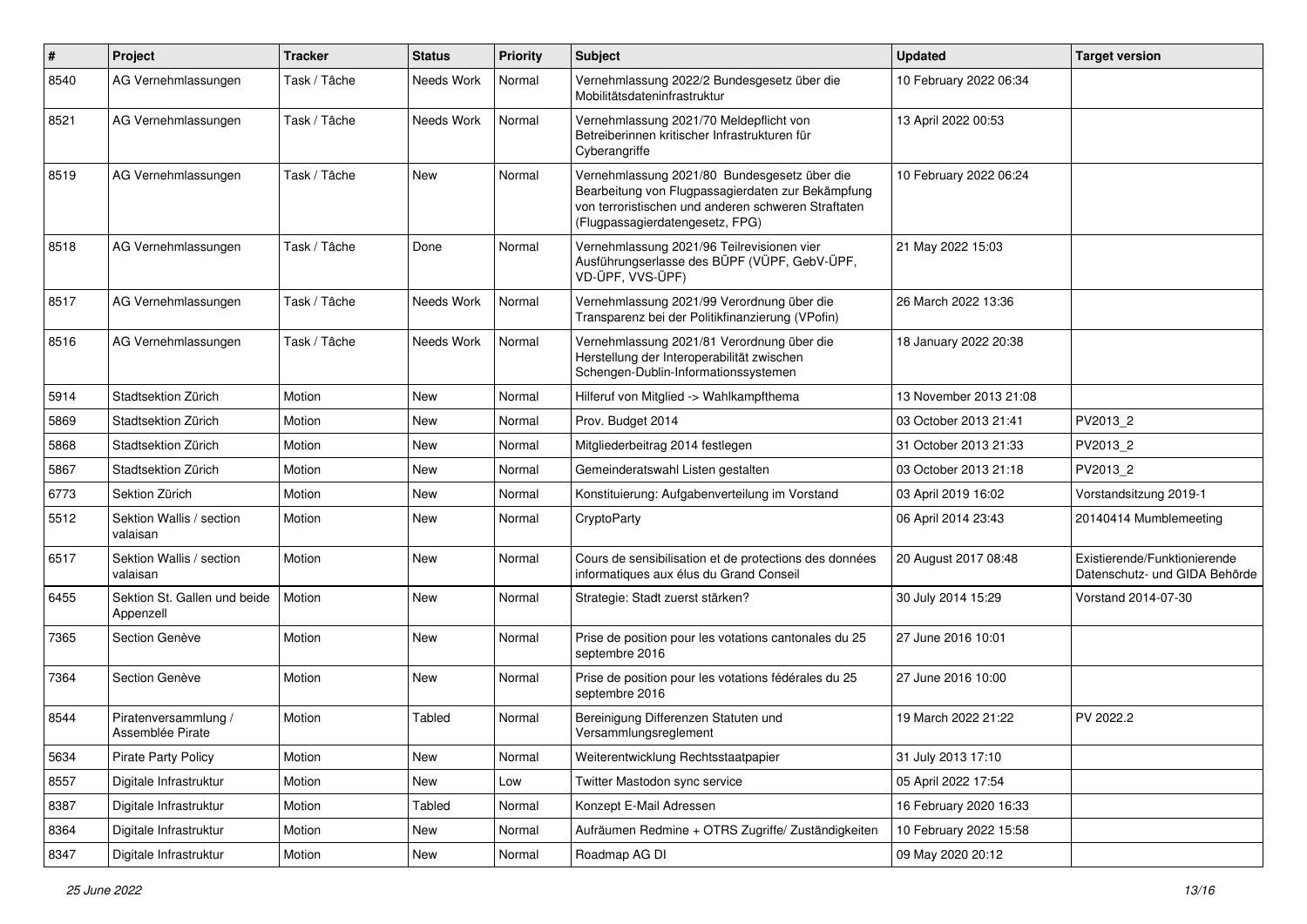| $\pmb{\#}$ | Project                                   | <b>Tracker</b>              | <b>Status</b>            | <b>Priority</b> | <b>Subject</b>                                                                                                                                  | <b>Updated</b>        | <b>Target version</b> |
|------------|-------------------------------------------|-----------------------------|--------------------------|-----------------|-------------------------------------------------------------------------------------------------------------------------------------------------|-----------------------|-----------------------|
| 5715       | <b>Bezirkssektion Winterthur</b>          | Motion                      | <b>New</b>               | Normal          | Unterstützung Verein FamilienStärken                                                                                                            | 19 August 2013 16:38  | Parley 19             |
| 6783       | Bezirkssektion Winterthur                 | Motion                      | New                      | Normal          | Bearbeitung von info@ Mails                                                                                                                     | 17 April 2015 07:52   | 20150423 Stammtisch   |
| 6170       | <b>Pirate Party Policy</b>                | Motion for ballot<br>voting | Offen /<br>Incertain     | Normal          | Prises de positions pour les votations populaires du 3<br>mars 2015 - Parolenfassung treffend die<br>Volksabsgimmung der 3. märz 2015           | 04 March 2014 10:38   |                       |
| 6169       | <b>Pirate Party Policy</b>                | Motion for ballot<br>voting | Offen /<br>Incertain     | Normal          | Prises de positions pour les votations populaires du 30<br>novembre 2014 - Parolenfassung treffend die<br>Volksabsgimmung der 30. november 2014 | 04 March 2014 10:37   |                       |
| 6168       | <b>Pirate Party Policy</b>                | Motion for ballot<br>voting | Offen /<br>Incertain     | Normal          | Prises de positions pour les votations populaires du 28<br>septembre 2014 - Parolenfassung treffend die<br>Volksabsgimmung der 28. september    | 04 March 2014 10:35   |                       |
| 6454       | Sektion St. Gallen und beide<br>Appenzell | Todo / A Faire              | <b>New</b>               | Normal          | Überwacht die Überwacher                                                                                                                        | 30 July 2014 15:31    | Vorstand 2014-07-30   |
| 6414       | Sektion St. Gallen und beide<br>Appenzell | Todo / A Faire              | <b>Needs</b><br>Feedback | High            | Kantonsratswahlen                                                                                                                               | 30 July 2014 15:28    | Vorstand 2014-07-30   |
| 6411       | Sektion St. Gallen und beide<br>Appenzell | Todo / A Faire              | New                      | Normal          | Postadresse zu mir                                                                                                                              | 30 July 2014 15:32    | Vorstand 2014-07-30   |
| 6324       | Sektion St. Gallen und beide<br>Appenzell | Todo / A Faire              | <b>New</b>               | Normal          | Steuererklärung 2013                                                                                                                            | 30 July 2014 15:35    | Vorstand 2014-07-30   |
| 5699       | Sektion St. Gallen und beide<br>Appenzell | Todo / A Faire              | Needs Work               | Normal          | Krypto-Party                                                                                                                                    | 30 July 2014 15:32    | Vorstand 2014-07-30   |
| 6456       | Sektion St. Gallen und beide<br>Appenzell | Todo / A Faire              | <b>New</b>               | Normal          | Bitcoin für Sektionsspenden                                                                                                                     | 10 June 2014 19:55    |                       |
| 6408       | Sektion St. Gallen und beide<br>Appenzell | Todo / A Faire              | <b>New</b>               | Normal          | Flaschenpost ausserordentliche PV                                                                                                               | 30 July 2014 15:34    |                       |
| 6402       | Sektion St. Gallen und beide<br>Appenzell | Todo / A Faire              | Needs<br>Feedback        | Normal          | Rechte organisieren                                                                                                                             | 30 July 2014 19:23    |                       |
| 6351       | Sektion St. Gallen und beide<br>Appenzell | Todo / A Faire              | New                      | Normal          | Widerspruch Cablecom                                                                                                                            | 05 April 2014 18:37   |                       |
| 6276       | Sektion St. Gallen und beide<br>Appenzell | Todo / A Faire              | Needs Work               | Normal          | Konsequenzen aus Beschlüssen der nationalen PV                                                                                                  | 30 July 2014 15:33    |                       |
| 5640       | Sektion St. Gallen und beide<br>Appenzell | Todo / A Faire              | Done                     | Normal          | Mehr Kommunikationssicherheit                                                                                                                   | 10 June 2014 13:53    |                       |
| 5022       | Sektion St. Gallen und beide<br>Appenzell | Todo / A Faire              | Done                     | Normal          | Mandatsabgabe                                                                                                                                   | 10 June 2014 19:49    |                       |
| 4645       | Sektion St. Gallen und beide<br>Appenzell | Todo / A Faire              | Needs Work               | Normal          | Piratenspiel                                                                                                                                    | 21 October 2013 14:49 |                       |
| 4644       | Sektion St. Gallen und beide<br>Appenzell | Todo / A Faire              | Needs Work               | Normal          | PiratenSG App entwickeln                                                                                                                        | 21 October 2013 14:49 |                       |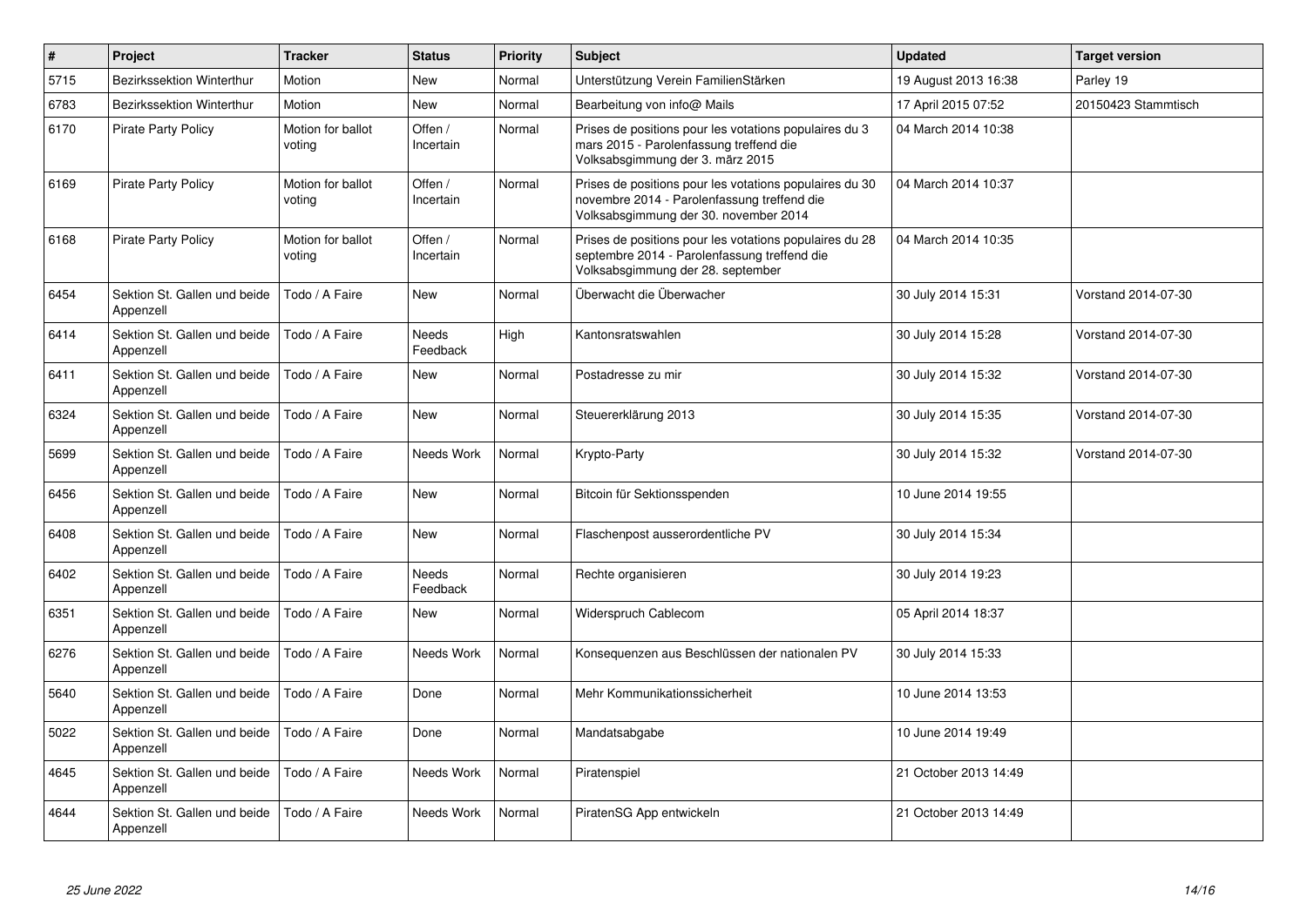| #    | Project                                   | <b>Tracker</b>       | <b>Status</b>        | <b>Priority</b> | Subject                                                                           | <b>Updated</b>          | <b>Target version</b>       |
|------|-------------------------------------------|----------------------|----------------------|-----------------|-----------------------------------------------------------------------------------|-------------------------|-----------------------------|
| 4537 | Sektion St. Gallen und beide<br>Appenzell | Todo / A Faire       | Needs Work           | Normal          | Spenden veröffentlichen                                                           | 09 February 2013 10:47  |                             |
| 4529 | Sektion St. Gallen und beide<br>Appenzell | Todo / A Faire       | Needs Work           | Normal          | Dauerticket: Wahlen- / Abstimmungsparolen                                         | 09 May 2014 18:35       |                             |
| 4339 | Sektion St. Gallen und beide<br>Appenzell | Todo / A Faire       | Done                 | Normal          | Überarbeitung der Statuten                                                        | 09 May 2014 18:35       |                             |
| 4193 | Sektion St. Gallen und beide<br>Appenzell | Todo / A Faire       | Needs Work           | High            | Dauerticket Flaschenpost                                                          | 09 May 2014 18:35       |                             |
| 3314 | Sektion St. Gallen und beide<br>Appenzell | Todo / A Faire       | Done                 | Normal          | Veranstaltung für Neumitglieder                                                   | 10 June 2014 20:02      |                             |
| 3146 | Sektion St. Gallen und beide<br>Appenzell | Todo / A Faire       | Needs Work           | Normal          | Jugendparlament - Workshop Vorschläge                                             | 07 May 2014 20:22       |                             |
| 3077 | Sektion St. Gallen und beide<br>Appenzell | Todo / A Faire       | Needs Work           | Normal          | Allgemeiner Flyer - Piraten SG AR Al                                              | 07 May 2014 15:12       |                             |
| 6410 | Sektion St. Gallen und beide<br>Appenzell | Todo / A Faire       | New                  | Normal          | Mailinglisten                                                                     | 10 June 2014 19:28      | Vorstand 2014-06-101        |
| 6406 | Sektion St. Gallen und beide<br>Appenzell | Todo / A Faire       | Done                 | Normal          | Kontaktdaten etc an Vorstand CH senden                                            | 10 June 2014 19:26      | Vorstand 2014-06-101        |
| 6391 | Sektion St. Gallen und beide<br>Appenzell | Todo / A Faire       | Done                 | Urgent          | Kreisrichterkandidat suchen                                                       | 10 June 2014 19:25      | Vorstand 2014-06-101        |
| 6413 | Sektion St. Gallen und beide<br>Appenzell | Todo / A Faire       | <b>New</b>           | Normal          | Adhocracy testen und ggf. implementieren                                          | 30 July 2014 15:30      | Vorstand next               |
| 6412 | Sektion St. Gallen und beide<br>Appenzell | Todo / A Faire       | New                  | Normal          | Mumblerechte                                                                      | 10 June 2014 18:53      | Vorstand next               |
| 4290 | Sektion St. Gallen und beide<br>Appenzell | Todo / A Faire       | Needs Work           | Normal          | Dauerticket Strategie/Ziele                                                       | 10 June 2014 19:55      | Vorstand next               |
| 6175 | <b>Pirate Party Policy</b>                | Todo / A Faire       | Offen /<br>Incertain | Normal          | Consultation domaine internet - press release<br>development                      | 04 March 2014 11:15     |                             |
| 6174 | <b>Pirate Party Policy</b>                | Todo / A Faire       | Offen /<br>Incertain | Normal          | Development of the PPS report on the consultation                                 | 04 March 2014 11:10     |                             |
| 6173 | <b>Pirate Party Policy</b>                | Todo / A Faire       | Offen /<br>Incertain | Normal          | Consultation internet domain - call for contribution                              | 04 March 2014 11:07     |                             |
| 6172 | <b>Pirate Party Policy</b>                | Todo / A Faire       | Offen /<br>Incertain | Normal          | Reading material review                                                           | 04 March 2014 11:00     |                             |
| 6171 | <b>Pirate Party Policy</b>                | Todo / A Faire       | Offen /<br>Incertain | Normal          | Consultation domaine internet                                                     | 04 March 2014 11:13     |                             |
| 8329 | Vorstand - Comité PPS                     | Beschluss / Décision | New                  | Normal          | Überarbeitung des Geschäftsreglements des<br>Vorstandes der Piratenpartei Schweiz | 30 September 2019 11:42 | Vorstandssitzung 2019 09 30 |
| 8365 | Vorstand - Comité PPS                     | Beschluss / Décision | New                  | Normal          | Televotia Kündigung                                                               | 01 October 2020 22:49   | Vorstandssitzung 2019 11 25 |
| 8452 | Vorstand - Comité PPS                     | Beschluss / Décision | New                  | High            | Beschlüsse E-ID Abstimmungskampf                                                  | 26 November 2020 08:39  | Vorstandssitzung 2020 11 10 |